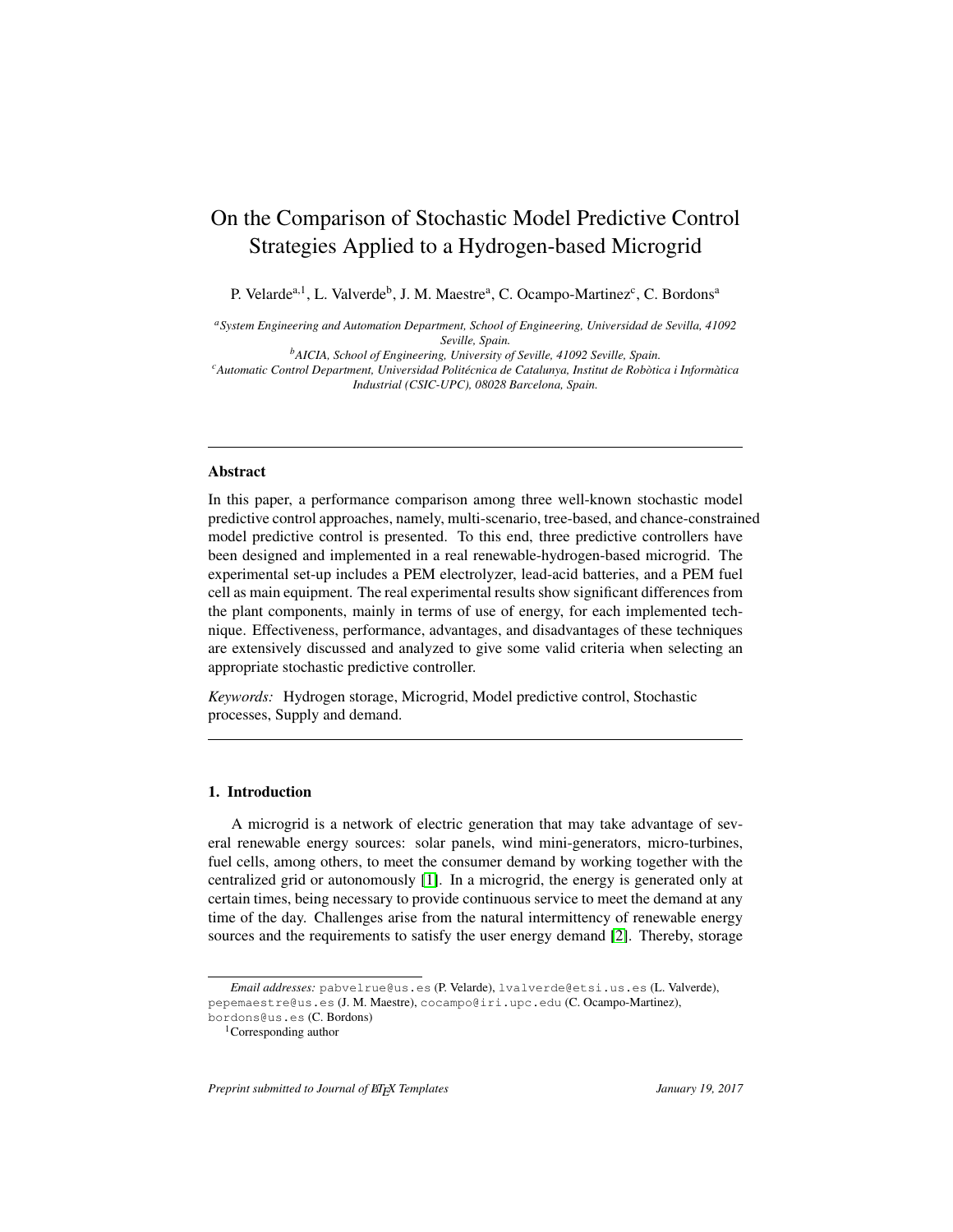| <b>Nomenclature</b> |                                  |              |                                         |
|---------------------|----------------------------------|--------------|-----------------------------------------|
| Symbols             |                                  | ez           | Electrolyzer                            |
| E                   | Energy (Wh)                      | fc           | Fuel cells                              |
| F.                  | <b>Expected value</b>            | grid         | Grid                                    |
| $\overline{F}$      | Cumulative distribution function | $H_2$        | Hydrogen                                |
| J.                  | Cost function                    | net          | Net power                               |
| K                   | Number of scenarios              | res          | Renewable energy source                 |
| MHL                 | Metal hydrides level $(\%)$      | ref          | Reference                               |
| N                   | Prediction horizon               | Superscripts |                                         |
| $\boldsymbol{P}$    | Power $(W)$                      | *            | Working point                           |
| $\mathbb P$         | Probability                      | ∼            | Measured value                          |
| R                   | Reduced number of scenarios      | Acronyms     |                                         |
| SOC                 | State of charge $(\%)$           | <b>ARMA</b>  | Autoregressive-moving-average           |
| $a_i$               | Weight for state variables       | $_{\rm CC}$  | Chance-constrained                      |
| $b_i$               | Weight for input variables       | cdf          | cumulative distributed function         |
| $\mathcal{U}$       | Input variables                  | IID          | Independent and identically distributed |
| $\boldsymbol{x}$    | State variables                  | <b>KPIs</b>  | Key performance indicators              |
| $\omega$            | <b>Disturbances</b>              | <b>MPC</b>   | Model predictive control                |
| $\Delta P$          | Rate power $(Ws^{-1})$           | MS           | Multiple-scenarios                      |
| $\delta_x$          | Risk of constraint violation     | <b>PEM</b>   | Proton exchange membrane                |
| <b>Subscripts</b>   |                                  | PF           | Perfect forecast                        |
| $b$ att             | <b>Batteries</b>                 | <b>SNEN</b>  | Spanish national electricity network    |
| dem                 | Demand                           | <b>UPG</b>   | Utility power grid                      |
|                     |                                  | TВ           | Tree-based                              |

devices become very important in the operation of this type of systems. Among wellestablished energy storage technologies, there are batteries, super-capacitors, conventional capacitors, etc. In this work, we focus on the use of hydrogen as an energy vector for energy storage. Hydrogen, combined with other renewable energy sources, is a safe and viable option to mitigate the problems associated with hydrocarbon combustion because the entire system can be developed as an efficient, clean, and sustainable energy source, as mentioned in [\[3\]](#page-21-2). The hydrogen is converted into electrical energy by using fuel cells; the reverse process, i.e., the transformation of electric energy into hydrogen, is conducted by electrolysis [\[4\]](#page-21-3), or ethanol reforming [\[5\]](#page-21-4), among other techniques.

The control problem in a microgrid is to satisfy the electricity demand under economical and optimal conditions despite the uncertainties and disturbances that might appear in the processes. Taking into account that there are mathematical models available that represent the main dynamics and the load of these systems [\[6\]](#page-21-5), and that the control problem here requires the simultaneous handling of constraints, delays, and disturbances, model predictive control (MPC) emerges as a solution to this problem. MPC is a control strategy widely used in industry for solving problems considering constraints on the manipulated and controlled variables, delays, nonlinearities, etc. Very succinctly, the main idea of MPC is to obtain a control signal by solving at each time instant an optimization problem in a finite prediction horizon based on the system model. Only the first component of the control signal is implemented in the current time step, and the problem is solved in the next time instant in a receding horizon strategy. Due to its versatility, MPC has become one of the most popular techniques in industrial control applications; see e.g. [\[7\]](#page-22-0). From using the MPC approach, different variants of this technique have been applied to achieve an economical and optimal efficiency in energy management of a microgrid, see, e.g., [\[2,](#page-21-1) [8–](#page-22-1)[13\]](#page-22-2). The potential benefits of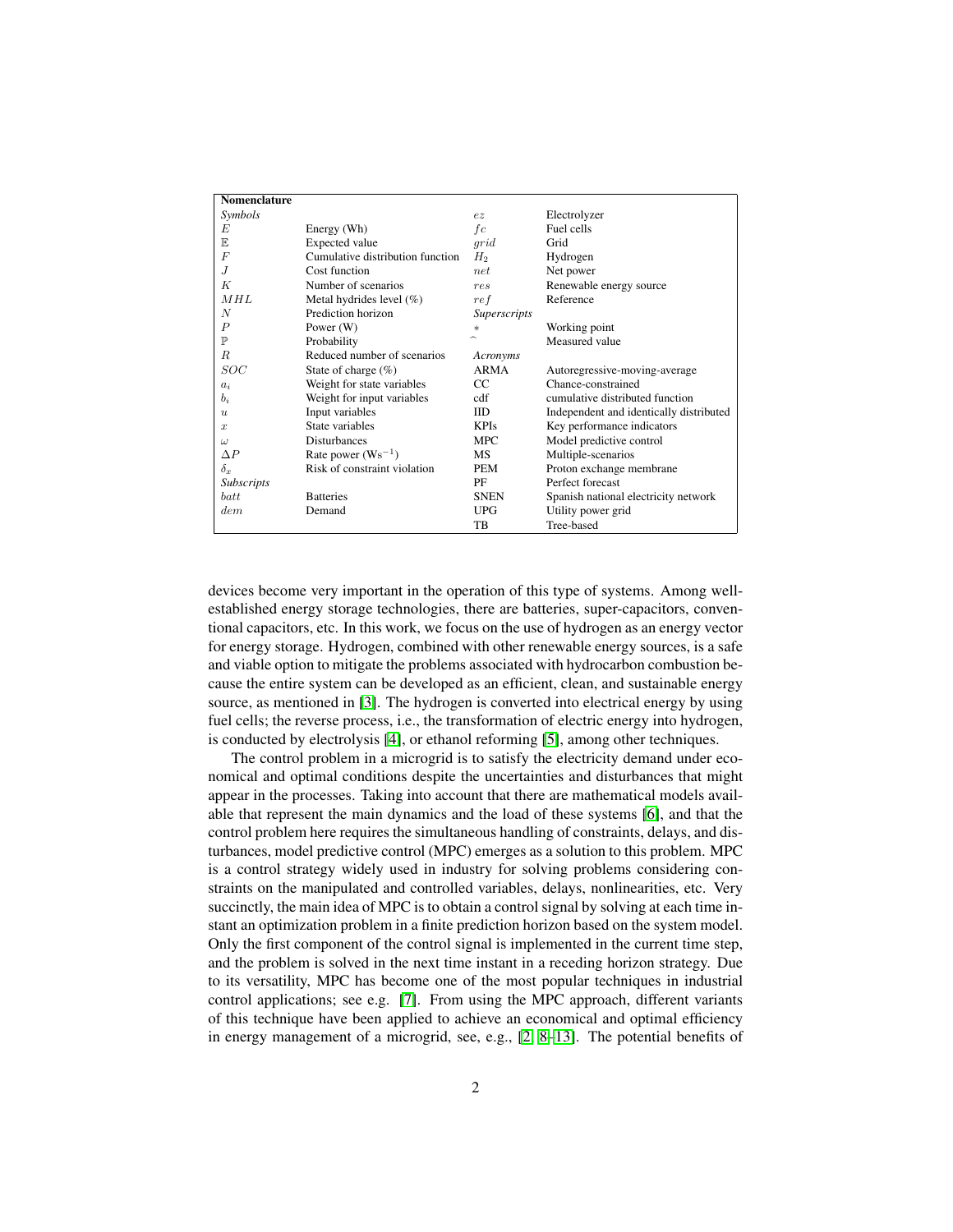the application of an MPC controller are discussed to solve this control problem in an economical manner. A review of the approaches applied for controlling smart grids have been presented in [\[14,](#page-22-3) [15\]](#page-22-4) and references therein.

Uncertainty in the load and generation profiles has been mainly addressed indirectly in the dispatch problem by using the MPC approach [\[14\]](#page-22-3). The classical formulation of MPC does not allow considering systems with uncertainties although some MPC schemes have been proposed to ensure stability and compliance with constraints in the presence of disturbances [\[16\]](#page-22-5). One way to address this problem is by means of the conservative min-max approach, e.g., in [\[17\]](#page-22-6) control of microgrids using this technique is shown. A less conservative approach is the stochastic one, which is based on the design of predictive controllers for dynamical systems subject to disturbances and/or uncertainty in terms of the *probability* that a certain solution is feasible [\[18\]](#page-22-7), mainly because it is not strictly possible to speak about guaranteed feasibility in this context.

Due to the increasing importance that uncertainty plays in the power dispatch of smartgrids, stochastic MPC can be used to deal with the uncertainty in the energy demand and the renewable generation. At this point, the question of which method provides the best performance to manage the inherent uncertainties in microgrids arises. Although each method provides a different solution to the same problem, a comparison between the available techniques has been missed in the literature up to date. This is indeed the main contribution of this paper. Three popular stochastic MPC techniques have been implemented and tested to obtain experimental evidence in a real comparison framework of their suitability. The criteria to assess the controller performance is based on specific key performance indicators (KPIs) defined in this work. Also, guidelines for controller design, tuning, and real-time implementation in a hydrogen-based microgrid are also provided. Finally, the experimental results obtained highlight advantages and weaknesses when coping with disturbances and uncertainties within the closed loop of a hydrogen-based microgrid.

Therefore, in this paper, three different stochastic-programming-based MPC techniques are used to deal with the uncertainty of the power demand and power generation. In the first place, multiple-scenario MPC (MS-MPC) is considered, which consists in calculating a single control sequence that takes into account different possible evolutions of the process disturbances. Hence, the control sequence calculated has a certain degree of robustness against the potential realizations of the uncertainties. This approach is used for example in [\[19\]](#page-23-0) for water systems and in [\[20,](#page-23-1) [21\]](#page-23-2) within the context of the control of smart grids. One of its advantages is that it is possible to calculate bounds on the probability of constraint violation as a function of the number of scenarios considered [\[22\]](#page-23-3).

An alternative to model the uncertainty that is faced by this type of systems is to use rooted trees. The rationale behind this approach is that uncertainty spreads with time, i.e., it is possible to predict –more accurately– both the energy demand and energy production by a renewable source in a short horizon than in a large one. For this reason, the possible evolutions of the disturbances can be confined to a tree. In the tree, there is a bifurcation point whenever the disturbances branch into two possible trajectories. Consequently, the outcome, the so-called *tree-based* MPC (TB-MPC), is a rooted tree of control actions. This approach is used for example in [\[23\]](#page-23-4) for a semi-batch reactor example, in [\[24\]](#page-23-5) for the energy management of a renewable hydrogen-based microgrid,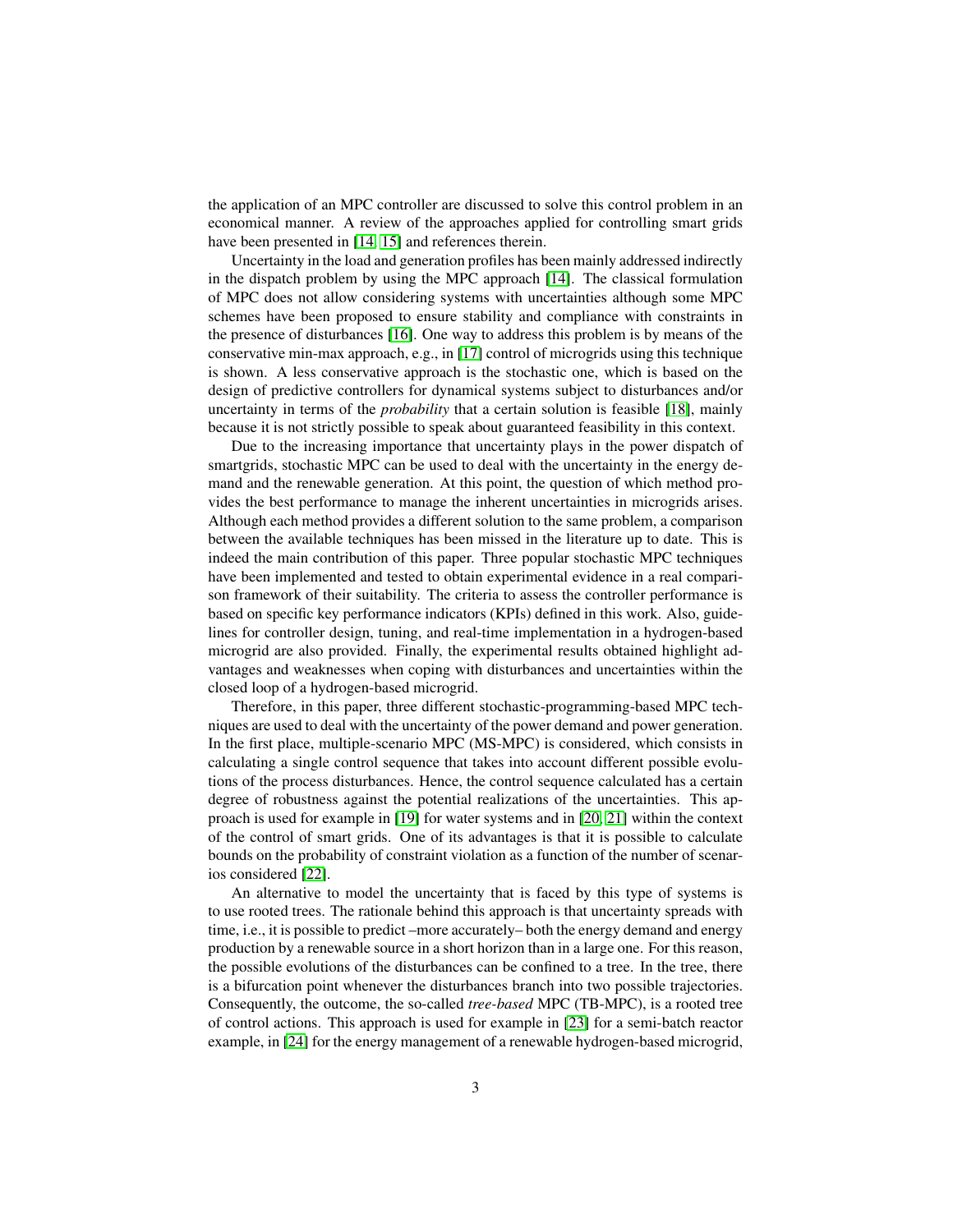and in [\[25\]](#page-23-6) in the context of water systems.

Finally, chance-constrained MPC (CC-MPC) is also considered in this work. CC-MPC uses an explicit probabilistic modeling of the system disturbances to calculate explicit bounds on the system constraint satisfaction. For instance, [\[26\]](#page-23-7) presents a chanceconstrained two-stage stochastic program for unit commitment with uncertain wind power output and [\[27\]](#page-23-8) shows an autoregressive-moving-average (ARMA) type prediction model for the underlying uncertainties (load/generation) into chance-constrained finite-horizon optimal control. An application of this technique in the context of the drinking water network of the city of Barcelona is reported in [\[28\]](#page-23-9). In addition, [\[29\]](#page-23-10) shows a comparison between MS-MPC, TB-MPC, and CC-MPC approaches applied to drinking water networks via simulation. Further, this subject has drawn significant interest; a stochastic optimization model implemented in the context of the control of microgrids can be seen in [\[30](#page-23-11)[–33\]](#page-24-0) and references therein.

The remainder of the paper is organized as follows. First, a description of the microgrid, its linear model and constraints are shown in Section [2.](#page-3-0) Section [3](#page-6-0) presents the optimization problem and the formulation of the considered stochastic MPC techniques. The comparative study and the analysis drawn from the experimental results are presented in Section [4.](#page-12-0) Finally, in Section [5,](#page-20-0) the main conclusions and future research lines are proposed.

## <span id="page-3-0"></span>2. Case Study Description

The microgrid under study is the lab-scale microgrid called *HyLab* [\[34\]](#page-24-1). The microgrid test bench used in this study is an experimental platform specifically designed for testing control strategies. HyLab is composed of a modular system equipped with various components that allow experimentation and simulation of several types of renewable energy sources. In the Figure [1,](#page-3-1) a picture of the experimental Hylab platform is shown.



<span id="page-3-1"></span>Figure 1: Experimental HyLab Plant.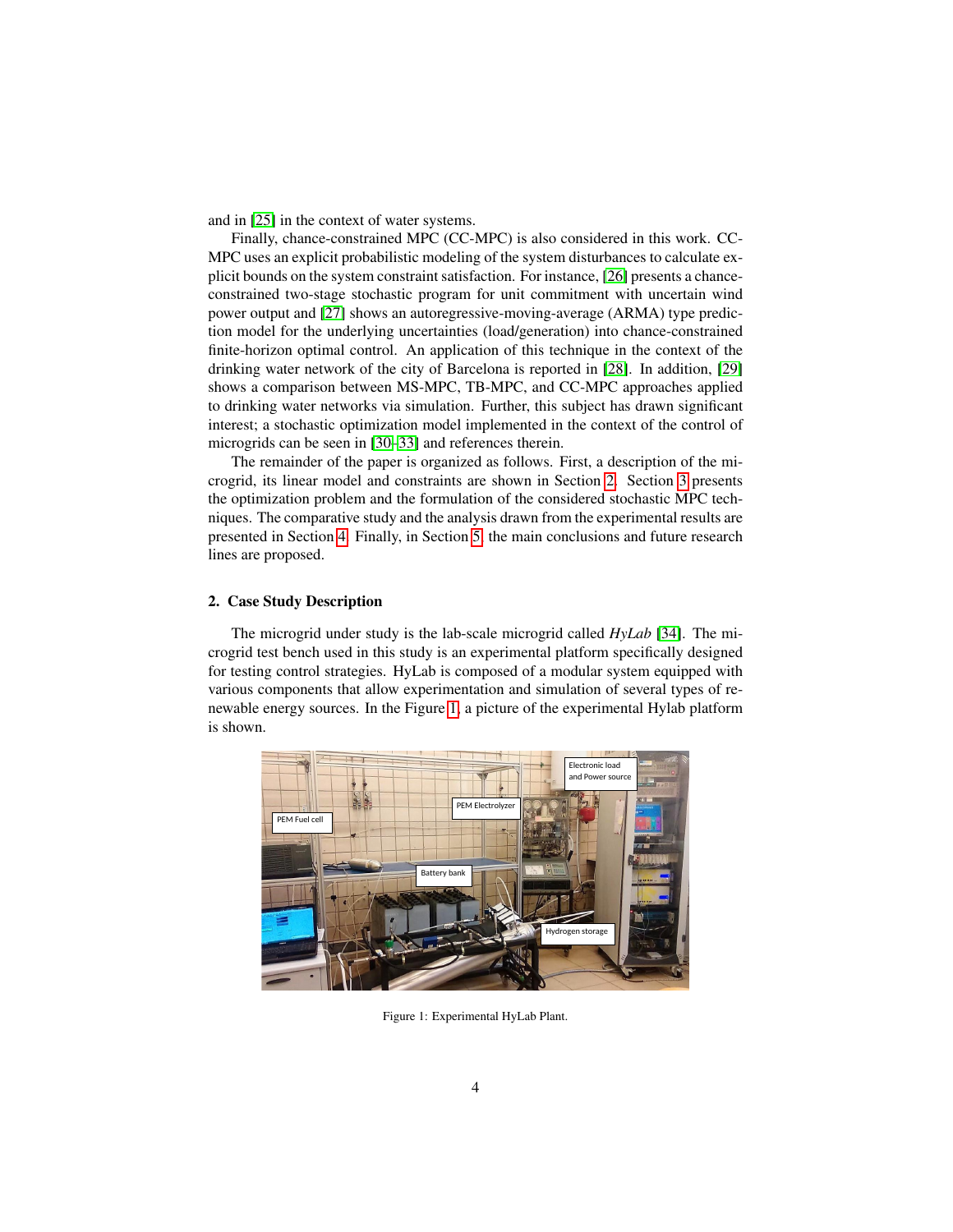The system consists of a solar field, emulated by an electronic power source, which produces electricity to supply the electronic load. Any excess of power can be either stored in a battery bank or derived to the electrolyzer. If the power obtained from renewable energy is not enough, both the fuel cell and the battery bank can support the load, which is emulated electronically. This type of hybrid storage operation allows implementing strategies in separated times scales: the battery can either absorb or contribute to balance small amounts of energy in fast transient periods while the hydrogen path complements larger variations [\[35\]](#page-24-2). The microgrid can work either connected to the utility network or as an isolated system. The Hydrogen Path is composed of three subsystems: the electrolyzer, which is proton exchange membrane (PEM) type [\[36\]](#page-24-3), for producing hydrogen; a metal-hydride hydrogen storage tank; and finally a PEM fuel cell [\[37,](#page-24-4) [38\]](#page-24-5) that provides power to the loads/batteries. It is important to notice that both subsystems –electrolyzer and fuel cell– cannot work simultaneously. DC/DC power converters are used as power interfaces that allow energy transfer between different distributed generation units. The equipment is connected to  $48$   $V_{\text{DC}}$  bus that is held by the battery bank. Table [1](#page-4-0) presents the nominal values of the HyLab equipment.

| Equipment                | <b>Nominal Value</b>                          |
|--------------------------|-----------------------------------------------|
|                          |                                               |
| Electronic power source. | 6 kW                                          |
| Electronic load source   | $2.5\,\mathrm{kW}$                            |
| PEM fuel cell            | $1.2\,\mathrm{kW}$                            |
| PEM electrolyzer         | $0.23\,\mathrm{Nm}^{3}\mathrm{h}^{-1}$ @5barg |
|                          | 1 kW                                          |
| Metal hydrides tank      | $7 \mathrm{Nm}^3$                             |
|                          | 5 bar                                         |
| Battery bank             | $C_{120} = 367$ Ah                            |
| DC/DC converters         | $1.5\,\mathrm{kW}$ , $1\,\mathrm{kW}$         |

<span id="page-4-0"></span>Table 1: HyLab equipment.

#### *2.1. Microgrid linear model and constraints*

As it can be inferred, behind the experimental setup there is a set of complex nonlinear subsystems. The detailed description of sub-models and the physical equations are out of the scope of this paper. The complete non-linear model of the plant, its simulation, and validation are presented in [\[39\]](#page-24-6).

Remark 1. *To apply linear MPC techniques is required to find a linear model of the system around a working point*  $(x^*, u^*)$ . The identification process for obtaining the *linear model of the plant is developed in [\[9\]](#page-22-8). The continuous linear system was discretized using Tustin's method with a sampling time of 30 s. Also, the working point is given by*  $u^* = [0 \text{ kW}, 1.75 \text{ kW}]^T$  *and*  $x^* = [50 \%, 50 \%]^T$ .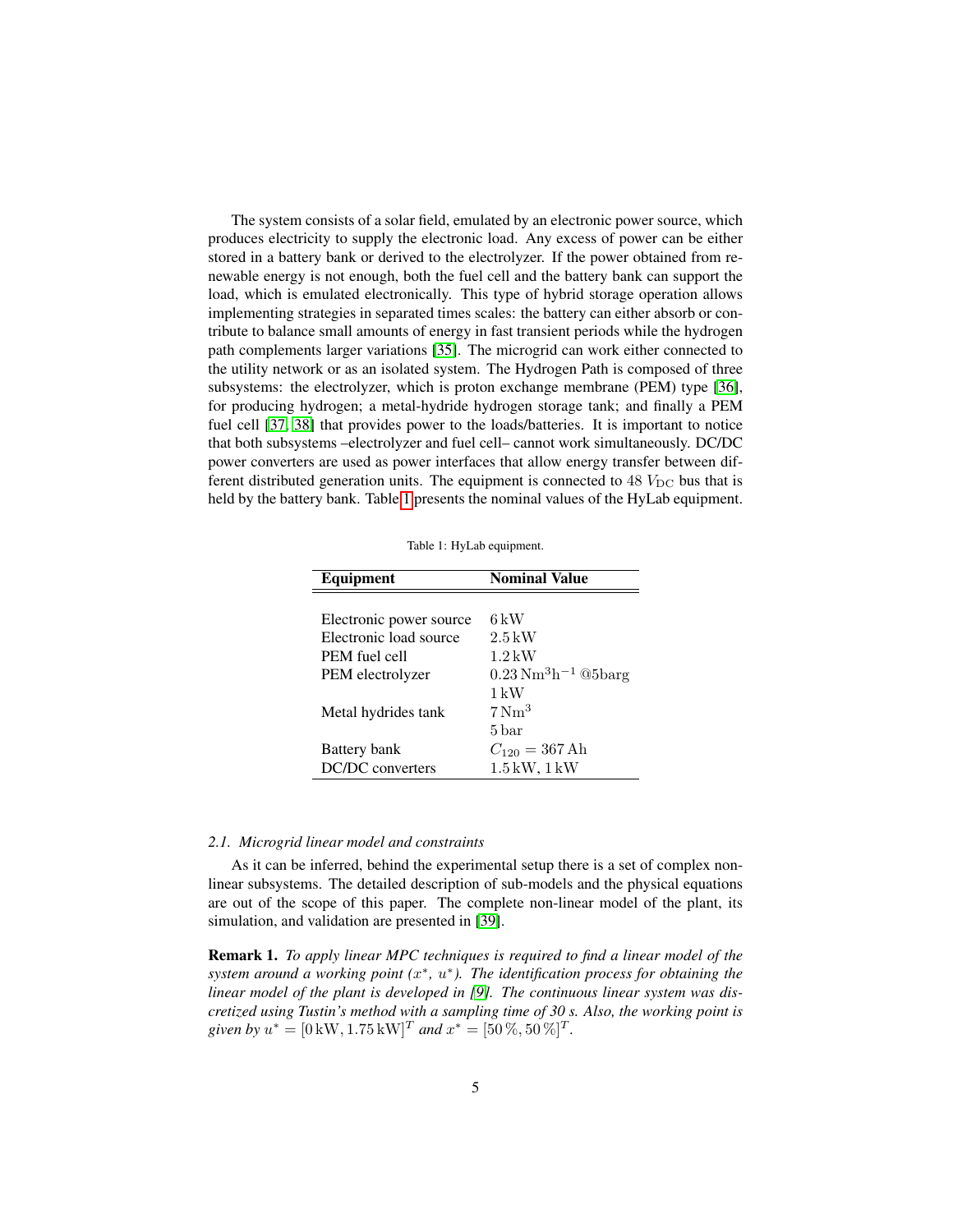The linear discrete-time model of the plant consists of two input variables,  $P_{\text{H}_2}(k)$ and  $P_{\text{grid}}(k)$ , which are measured in kilowatts (kW). Here,  $P_{\text{H}_2}(k)$  represents the power of the electrolyzer and the power of the fuel cell: when it is greater than zero, the PEM fuel cell is working  $(P_{\text{fc}}(k))$ , and when  $P_{\text{H}_2}(k)$  is negative, it indicates that the electrolyzer is operating  $(P_{\text{ez}}(k))$ . Both the electronic load and the electronic power source can either deliver or absorb power from the utility power grid (UPG). The connection with the electric network is "virtual", since it is emulated by the source and electronic load. Moreover,  $P_{grid}(k)$  represents the power of UPG, which is positive when the power is imported by the microgrid from the UPG, and it is negative when exporting power to the UPG. The system is subject to uncertainties from the power produced by a renewable energy source, in this case, it is the power from the solar field,  $(P_{res}(k))$  and the power demanded by the consumers  $(P_{dem}(k))$ ; the difference between them can be considered as disturbances  $(P_{\text{net}}(k))$  to the system. Moreover, the plant counts with an additional variable, the power of the batteries  $(P_{\text{batt}})$ , which is controlled indirectly, resulting of the power balance. The states are given by the state of charge of the batteries  $(SOC(k))$ , and the metal hydrides level  $(MHL(k))$  of the storage tank, both measured in percentage  $(\%)$ . A scheme of the power variables is shown in Figure [2.](#page-5-0) The discrete-time linear model of the plant, for each time instant  $k \in \mathbb{Z}_+$ , around a working point  $(u^*, x^*)$ , can be written as

$$
x(k+1) = Ax(k) + Bu(k) + D\omega(k),
$$
\n(1a)

<span id="page-5-1"></span>that is,

$$
x(k+1) = x(k) + \begin{bmatrix} 8.1360 & 5.958 \\ -15.2886 & 0 \end{bmatrix} u(k) + \begin{bmatrix} 5.958 \\ 0 \end{bmatrix} \omega(k).
$$
 (1b)

In this model,  $u(k) = [P_{H2}(k), P_{grid}(k)]^T$  represents the vector of manipulated variables,  $x(k) = [SOC(k), MHL(k)]^T$  is the state vector of the system and  $\omega(k) =$  $P_{\text{net}}(k) \in \mathbb{R}^{n_d}$  represents the system disturbance, where  $n_d = 1$ .



<span id="page-5-0"></span>Figure 2: HyLab variables scheme.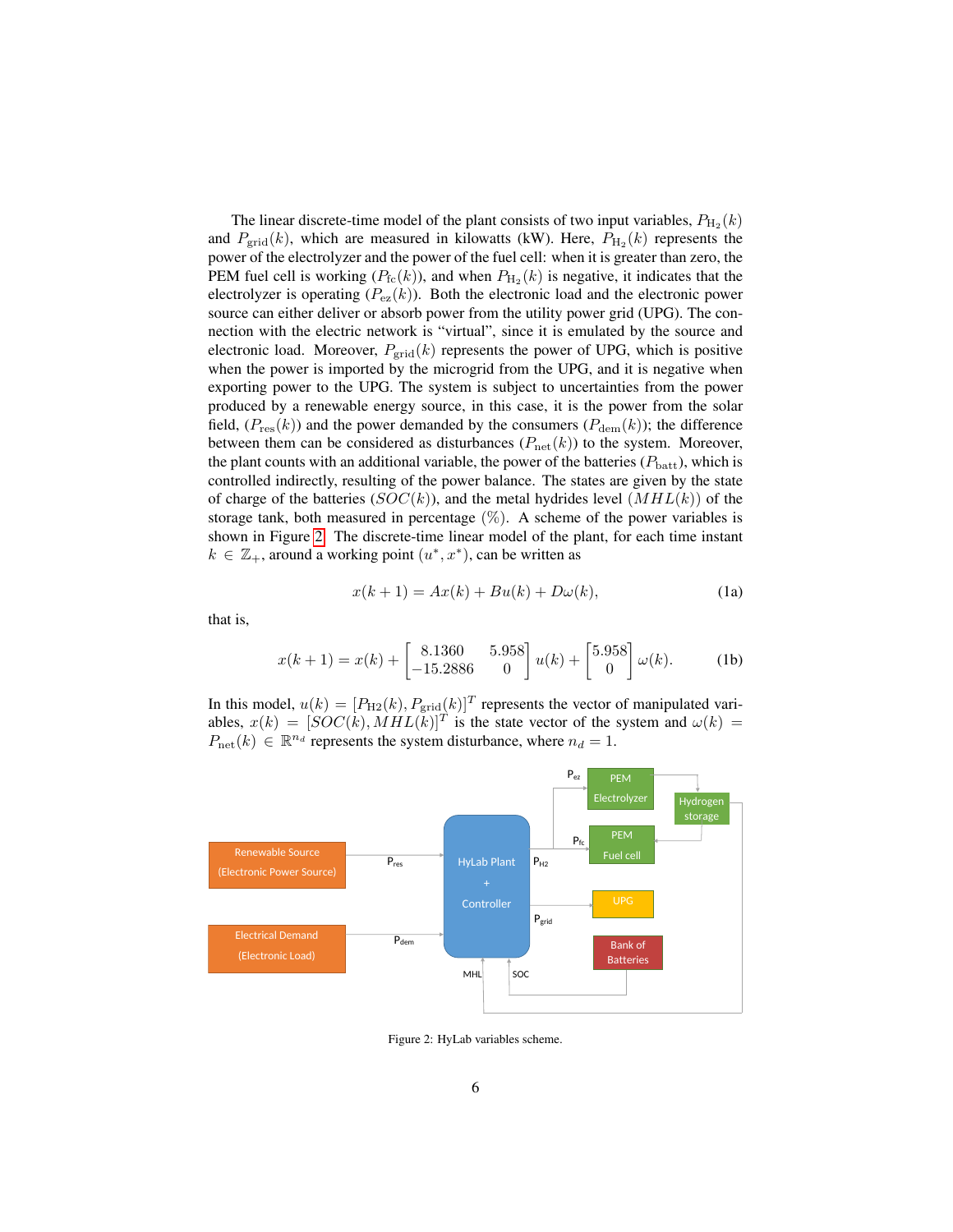The system is subject to constraints that avoid equipment damage and guarantee its safe operation. In particular, the Hydrogen Path –both the electrolyzer and the fuel cell– has constraints for limiting the values of  $P_{\text{H}_2}(k)$  since its power capacity is limited to 0.9 kW; this value reflects some conservatism and it ensures that the hydrogen path does not work at its nominal value to protect the equipment. In this way, a longer lifespan is expected. Also, the Hydrogen Path has a dead zone between −0.1 kW and 0.1 kW that ensures a minimum production of power from both the electrolyzer and the fuel cell. The constraints for  $P_{grid}(k)$  correspond to physical limitations of the electronic units. Furthermore, it is necessary to include constraints on their incremental signals  $\Delta P_{\rm H_2}(k)$  and  $\Delta P_{\rm grid}(k)$ , to guarantee the physical safety of the equipment. These constraints are mathematically expressed as follows:

$$
-0.9\,\text{kW} \le P_{\text{H}_2}(k) \le 0.9\,\text{kW},\tag{2a}
$$

$$
-2.5 \,\text{kW} \le P_{\text{grid}}(k) \le 2 \,\text{kW},\tag{2b}
$$

$$
-20\,\mathrm{Ws}^{-1} \le \Delta P_{\mathrm{H}_2}(k) \le 20\,\mathrm{Ws}^{-1},\tag{2c}
$$

$$
-2.5 \,\mathrm{kWs}^{-1} \le \Delta P_{\mathrm{grid}}(k) \le 2 \,\mathrm{kWs}^{-1}.\tag{2d}
$$

<span id="page-6-1"></span>Overall constraints have to be considered as *hard constraints*, since the equipment lifespan could be drastically reduced. Both the battery bank and the metal hydrides storage tank have limited capacity to prevent any plant damage by overcharge or undercharge. Constraints on  $SOC(k)$  guarantee suitable voltage levels in the 48  $V_{DC}$ bus. Also, they protect the battery bank of strong load voltage variations. These state constraints are written as

$$
40\% \leq SOC(k) \leq 90\%,\tag{3a}
$$

$$
10\% \leq MHL(k) \leq 90\%.
$$
\n(3b)

<span id="page-6-2"></span>The input constraints given by [\(2\)](#page-6-1) can be properly rewritten as

<span id="page-6-3"></span>
$$
u(k) \in \mathcal{U} \subseteq \mathbb{R}^{n_u},\tag{4}
$$

with  $n_u = 2$ , while the state constraints defined by [\(3\)](#page-6-2) are expressed as

$$
x(k) \in \mathcal{X} \subseteq \mathbb{R}^{n_x},\tag{5}
$$

with  $n_x = 2$ . Furthermore, the total power delivered to the load, in order to satisfy the consumer demand, must satisfy the energy balance

$$
P_{\text{dem}}(k) = P_{\text{H2}}(k) - P_{\text{batt}}(k) + P_{\text{grid}}(k) + P_{\text{res}}(k). \tag{6}
$$

#### <span id="page-6-0"></span>3. Stochastic MPC formulation for hydrogen-based microgrids

MPC is a strategy based on the explicit use of a dynamical model of the plant to predict the state/output evolution of the process in future time instants along a prediction horizon  $N$  [\[7\]](#page-22-0). The set of future control signals is calculated by the optimization of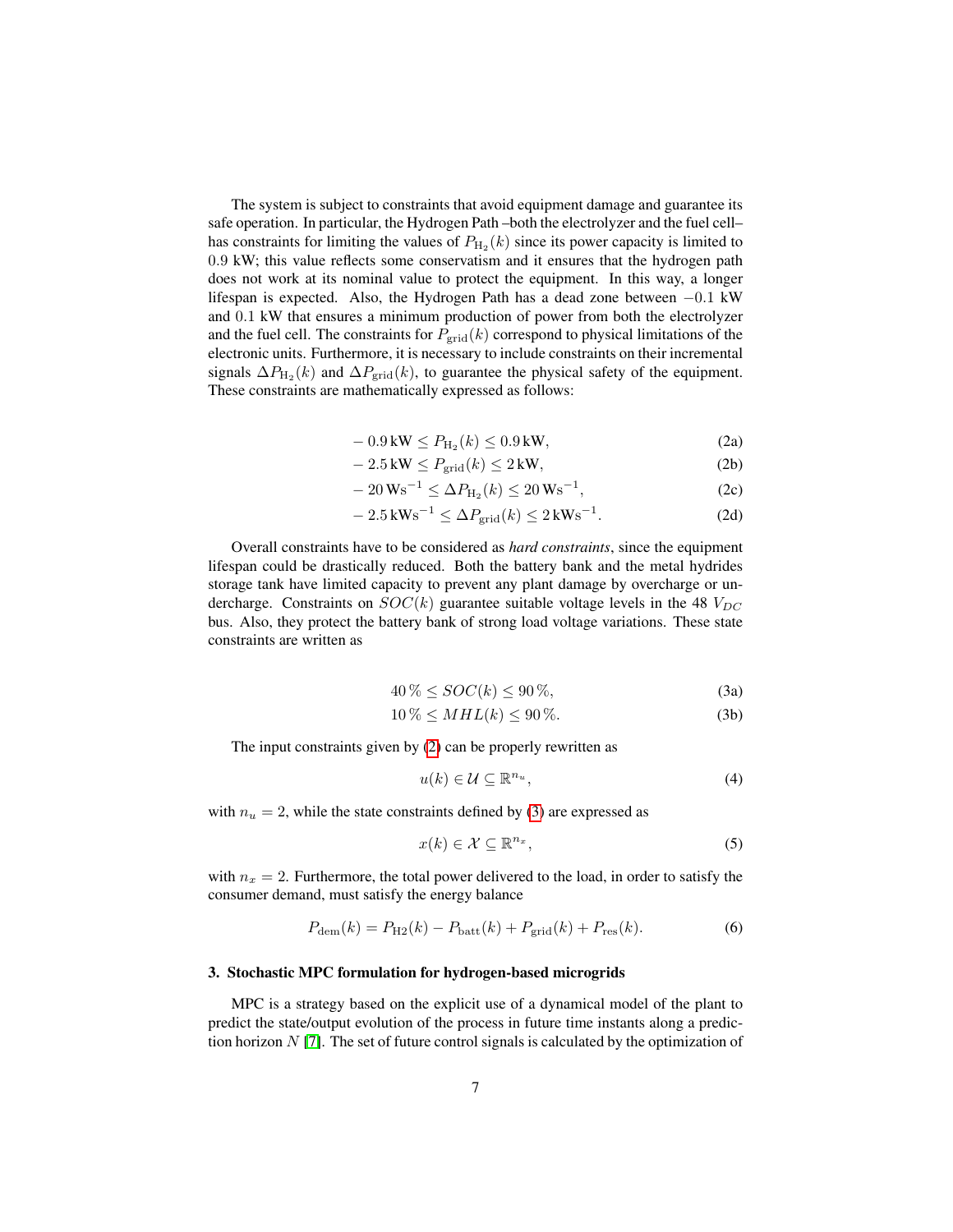a criterion or objective function. Only the control signal calculated for the time instant  $k$  is applied to the process, whereas the others are withdrawn. One of the advantages of MPC over other control methods includes the easy extension to the multivariable case.

The optimization problem to be solved at each time instant  $k$  is formulated as

$$
\min_{\{u(k),\dots,u(k+N-1)\}} \sum_{i=0}^{N-1} J(x(k+i),u(k+i)),\tag{7}
$$

subject to

$$
x(i+1) = Ax(i) + Bu(i) + D\omega(i),
$$
\n(8a)

$$
x(0) = x(k),\tag{8b}
$$

$$
x(i+1) \in \mathcal{X},\tag{8c}
$$

$$
u(i) \in \mathcal{U}, \quad \forall i \in \mathbb{Z}_0^{N-1}, \tag{8d}
$$

where  $A \in \mathbb{R}^{n_x \times n_x}$ ,  $B \in \mathbb{R}^{n_x \times n_u}$ , and  $D \in \mathbb{R}^{n_x \times n_d}$  are the system matrices defined in [\(1\)](#page-5-1). The multi-objective cost function to be minimized is given by

<span id="page-7-0"></span>
$$
J(x(k), u(k)) = a_1 (SOC(k) - SOC_{ref})^2 + a_2 (MHL(k) - MHL_{ref})^2 + b_1 P_{H_2}^2(k) + b_2 P_{grid}^2(k).
$$
 (9)

The sequence of inputs that must be applied to the plant along the horizon is denoted by  $\{u(k),...,u(k+N-1)\}\$ . Note that only  $u(k)$  is actually applied. Here,  $SOC_{\text{ref}} = 65\%$ and  $MHL_{\text{ref}} = 40\%$  are the references given for the state of charge of the batteries and the metal hydride level, respectively. The tuning of the cost function weights seeks for a soft tracking of the output variables towards the given references and an efficient use of the energy. More specifically, the controller is designed such that the batteries are the first way of energy storage. If there exists a big difference between the demanded energy and the produced energy by the renewable sources, it proceeds to the production of hydrogen. These prioritization weights  $a_i$ ,  $b_i$  have been adjusted by trial and error approach carried out on simulation tests reported in previous works with this plant, see, e.g. [\[4,](#page-21-3) [8,](#page-22-1) [9\]](#page-22-8). In this sense, they have been established as  $a_1 = a_2 = 10$ ,  $b_1 = 5000$ , and  $b_2 = 8000$ . As can be seen, the weight associated with the hydrogen production is lower than the weight related to the power of the grid in order to minimize the power interchange with the UPG. The weights associated with the outputs take low values compared with the others to give flexibility to the smart grid. However, these values can been modified in the multi-objective function [\(9\)](#page-7-0) for tracking the reference. In this work, the energy management is the main objective, therefore the weights associated with the hydrogen path and the grid are higher than those associated with the outputs of the system.

In this paper, MPC is used to satisfy the power demanded by local consumers. As mentioned before, both the demand and the generation of energy show a stochastic behavior. Therefore, the use of stochastic MPC techniques that account for the uncertainty is well suited for this context.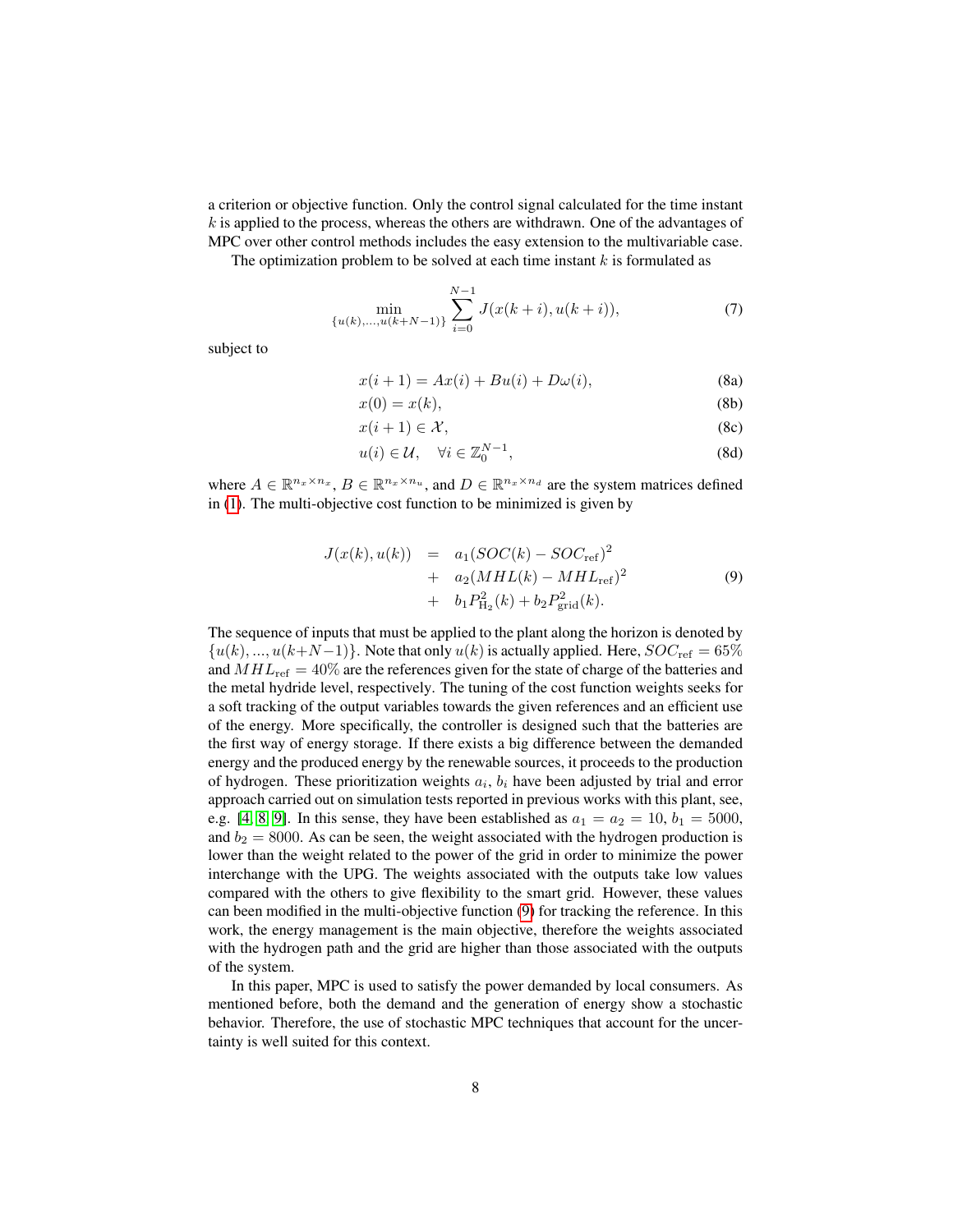Next, the description of the stochastic MPC techniques designed and implemented is presented.

# *3.1. Multiple-scenarios MPC approach (MS-MPC)*

The optimization based on scenarios provides an intuitive way to approximate the solution to the stochastic optimization problem. In order to design the MS-MPC, it is required to know several scenarios with possible evolutions of the energy demand and generation. The scenario forecasts can be obtained either from historical data or by introducing a random scenario generation. The idea behind this approach is that a general control sequence that optimizes all the considered scenarios is calculated, obtaining in this way a certain robustness against the different possible evolutions of the disturbances. The scenario-based approach is computationally efficient since its solution is based on a deterministic convex optimization, even when the original problem is not [\[40\]](#page-24-7). One advantage of this approach does not assume a prior knowledge of the statistical properties that characterize the uncertainty (e.g., a certain probability function) as generally required in stochastic optimization.

The main idea for optimization with a finite number of scenarios is to consider the same system for each one of the known disturbance realizations. The problem consists in solving

$$
\min_{\{u(k),...,u(k+N-1)\}} \sum_{j=1}^{K} \left( \sum_{i=0}^{N-1} J(x_j(k+i), u(k+i)) \right), \tag{10}
$$

subject to

<span id="page-8-0"></span>
$$
x_j(i + 1) = Ax_j(i) + Bu(i) + D\omega_j(i),
$$
\n(11a)

$$
x_j(0) = x(k),\tag{11b}
$$

$$
\omega_j(i) = \widehat{\omega}_j(i),\tag{11c}
$$

$$
x_j(i+1) \in \mathcal{X},\tag{11d}
$$

$$
u(i) \in \mathcal{U} \quad \forall i \in \mathbb{Z}_0^{N-1}, \quad \forall j \in \mathbb{Z}_1^K,\tag{11e}
$$

where  $K \in \mathbb{Z}_+$  is the finite number of scenarios considered and  $\hat{\omega}_i(k)$  is the disturbance forecast for scenario $j \in \mathbb{Z}_1^K$ .

Due to the stochastic nature of the disturbances, the number of scenarios considered  $K$  deserves special attention to ensure compliance with the state constraints with a certain confidence degree, i.e.,

$$
\mathbb{P}\left[x_j(i+1)\in\mathcal{X}\right]>1-\delta_x,
$$

<span id="page-8-1"></span>where  $\mathbb{P}[\cdot]$  denotes the probability operator and  $\delta_x \in (0,1)$  is the *risk acceptability level* of constraint violation for the states. The number of scenarios needed to achieve this goal can be calculated as a function of  $\delta_x$ , the number of variables in the optimization problem (z), and a quite small confidence level ( $\beta \leq 10^{-6}$ ), as indicated in [\[41\]](#page-24-8)

$$
K \ge \frac{z + 1 + \ln\left(\frac{1}{\beta}\right) + \sqrt{2(z+1)\ln\left(\frac{1}{\beta}\right)}}{\delta_x}.\tag{12}
$$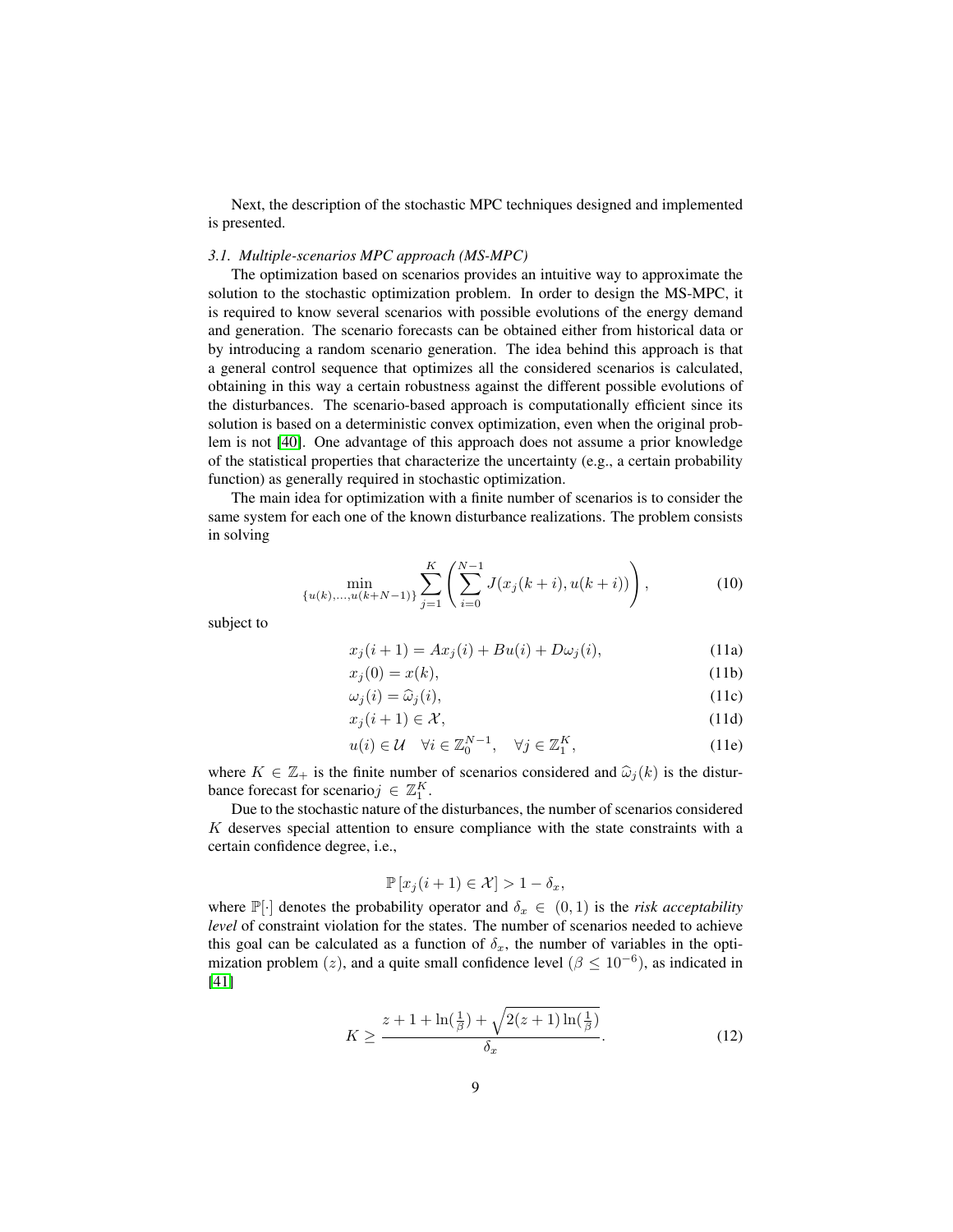Furthermore, the sample scenarios must meet the following assumptions, as pointed out in [\[40\]](#page-24-7):

- 1. The uncertainties  $\hat{\omega}_j$ ;  $\forall j \in \mathbb{Z}_1^K$  are independent and identically distributed (IID) random variables on a probability space. random variables on a probability space.
- 2. A "sufficient number" of IID samples of  $\hat{\omega}_i$  can be obtained, either empirically or by a random-number generator.

In this manner, a control sequence is optimized for the system given by [\(11a\)](#page-8-0), which includes different possible evolutions of the original one. The calculation of the controller will result in a unique robust control action that satisfies all the potential realizations of the disturbances with a certain probability.

## *3.2. Tree-based MPC (TB-MPC)*

This technique consists of transforming the different possible evolutions of the disturbances into a rooted tree that, through its evolution, diverges and generates a reduced number of scenarios. The points of divergence are called *bifurcations* and they represent moments in time in which the potential evolution of the disturbances is uncertain enough to consider more than one trajectory, as shown in Figure [3.](#page-9-0) The formulation of the control problem involves making tree-based optimization scenarios, where only the most relevant disturbance patterns are modeled, starting with a common root that corresponds to the current disturbance at each time instant. It must be noted that TB-MPC formulates the optimization problem by means of Multistage Stochastic Programming [\[42,](#page-24-9) [43\]](#page-24-10). The number of scenarios used to build the tree should be coherent with the computational capability of the controller and the risk probability,  $\delta_x$ .



<span id="page-9-1"></span><span id="page-9-0"></span>Figure 3: Scenario fan and scenario tree over the prediction horizon.

Being a scenario-based approach, it is possible to determine  $\delta_x$  by taking into account the number of discarded scenarios  $N_r$  from the initial K scenarios for any violation level  $v \in [0, 1]$ , as seen in [\[40\]](#page-24-7). The probability of satisfying the state constraints is given by

$$
\mathbb{P}[x_{i+1} \in \mathcal{X}] \ge 1 - \delta_x,
$$

where

$$
\delta_x = \int_0^1 U(v) dv,
$$
\n(13a)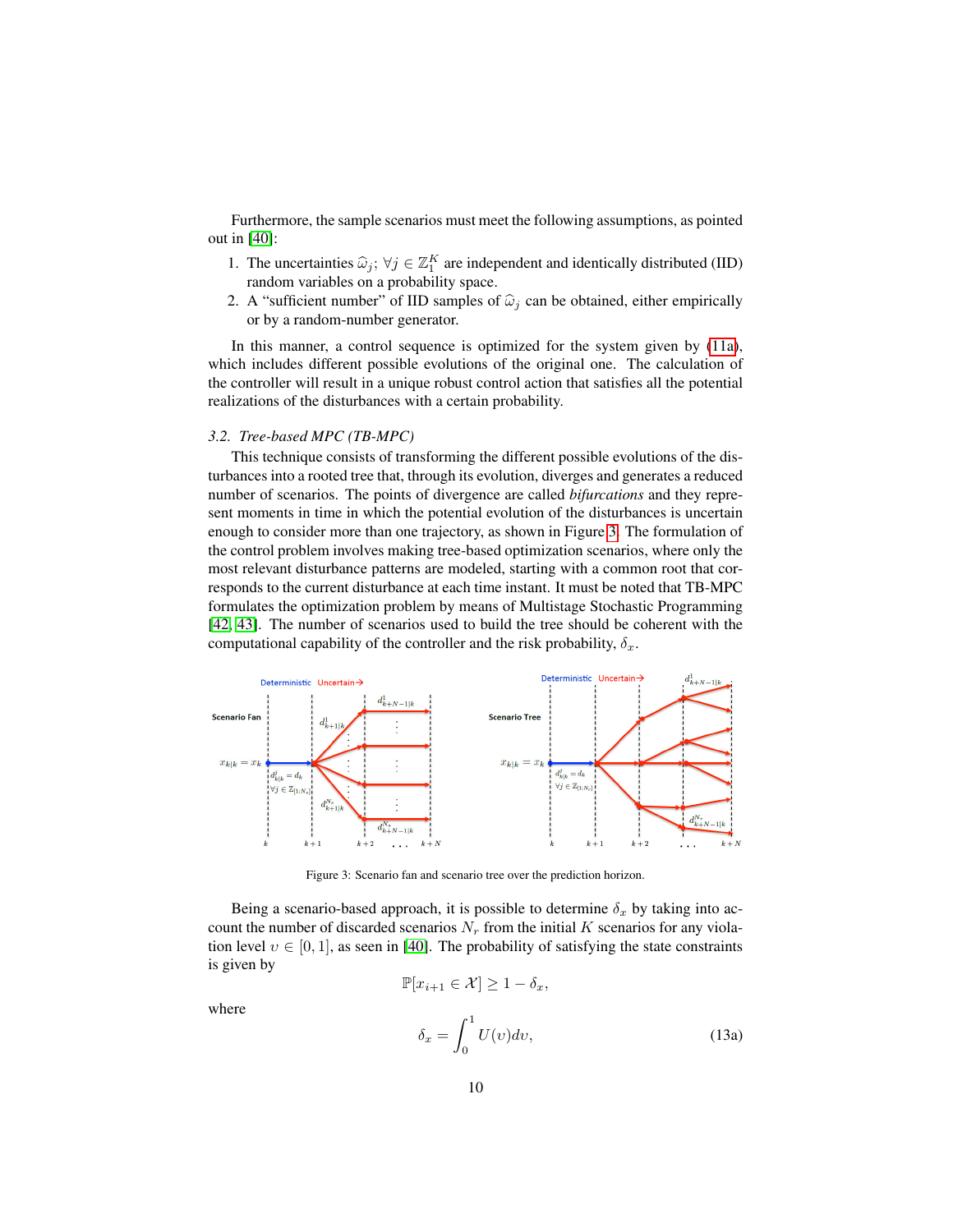$$
U(v) = \min\left\{1, \binom{N_r + z - 1}{N_r} \sum_{j=0}^{N_r + z - 1} \binom{K}{j} v^j (1 - v)^{K - j} \right\}.
$$
 (13b)

In this way, the amount of  $R$  used in the optimization problem is calculated as  $R = K - N_r$ .

Unlike the MS-MPC approach, each scenario into the tree has its own control signal, which means that more optimization variables are needed. However, given that the control signal cannot anticipate events beyond the next bifurcation point, control sequences for different scenarios must be equal as long as the scenarios do not branch out. As a consequence, the solution of this control problem is a rooted-tree of control inputs. Notice that only the first component of this tree, which is equal for all the scenarios, is actually applied. For the design of this controller, the bifurcation points of the tree are checked: if they are equal, then the control actions are the same so that both the number of variables and the computational time can be reduced significantly.

The TB-MPC problem formulation to be solved at each time instant is represented by

$$
\min_{\{u_j(k),\dots,u_j(k+N-1)\}} \sum_{j=1}^R \left( \sum_{i=0}^{N-1} J(x_j(k+i), u_j(k+i)) \right), \tag{14}
$$

subject to

$$
x_j(i + 1) = Ax_j(i) + Bu_j(i) + D\omega_j(i),
$$
\n(15a)

$$
x_j(0) = x(k),\tag{15b}
$$

$$
\omega_j(i) = \widehat{\omega}_j(i),\tag{15c}
$$

$$
x_j(i+1) \in \mathcal{X}, \quad \forall i \in \mathbb{Z}_0^{N-1}, \tag{15d}
$$

$$
u_j(i) \in \mathcal{U}, \quad \forall j \in \mathbb{Z}_1^R. \tag{15e}
$$

In addition, it is necessary to introduce non-anticipative constraints to force the controller to compute the control inputs only considering the observed uncertainty before the bifurcation points [\[43\]](#page-24-10). These constraints are given by

<span id="page-10-0"></span>
$$
u_i(k) = u_j(k) \quad \text{if} \quad \widehat{\omega}_i(k) = \widehat{\omega}_j(k); \ \forall \ i \neq j. \tag{15f}
$$

One way to satisfy [\(15f\)](#page-10-0) is to introduce equality constraints into the optimization problem and solving it with a number of optimization variables defined as  $z = N \times R \times$  $n<sub>u</sub>$ . Nevertheless, constraints in [\(15f\)](#page-10-0) can be used to reduce the number of optimization variables by removing the redundancy to lower the computational burden.

As said before, a control sequence is optimized for the extended system with a disturbance tree, and only the first component of the input tree is applied to the system. The problem is repeated at each time instant  $k \in \mathbb{Z}_+$ .

and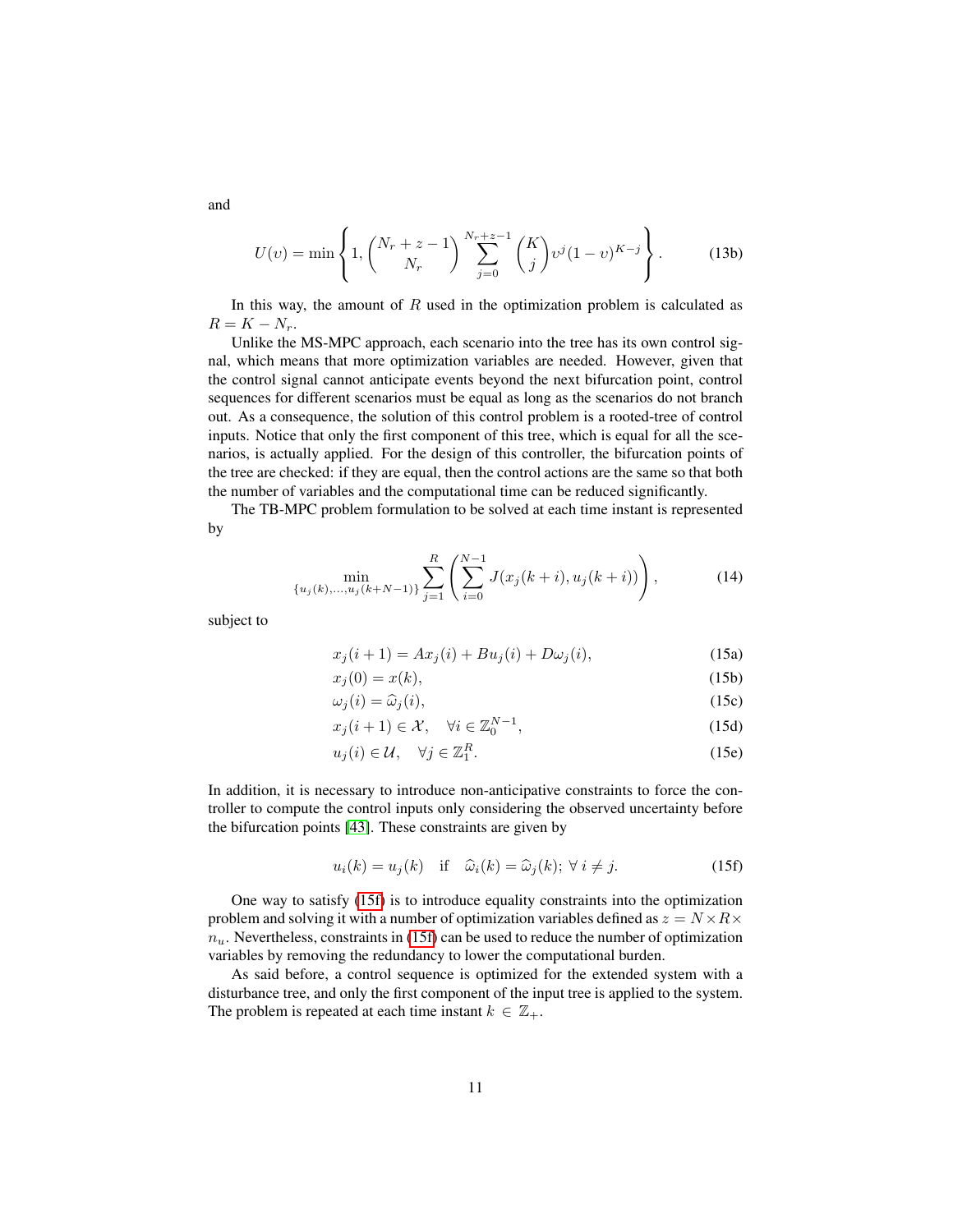#### *3.3. Chance-Constrained MPC (CC-MPC)*

Given that disturbances are stochastic, another way of addressing this problem is using CC-MPC. The stochastic behavior from the weather conditions and the electric demand can be addressed by formulating hard constraints into probabilistic constraints related to a risk of constraint violation that determines the degree of the conservatism when computing the control inputs. Also, the cost function is expressed as its expected value in the formulation of the optimization problem. A major advantage of this approach is that the computational burden is not increased as in the scenario-based techniques.

Given that the disturbances in the dynamic model [\(1a\)](#page-5-1) are stochastic, the state constraints [\(5\)](#page-6-3) must be formulated in a probabilistic manner, i.e.,

<span id="page-11-0"></span>
$$
\mathbb{P}[x(i+1) \in \mathcal{X} \mid Gx \le g] > 1 - \delta_x. \tag{16}
$$

Here,  $G \in \mathbb{R}^{n_r \times n_x}$  and  $g \in \mathbb{R}^{n_r}$ . The probabilistic constraints [\(16\)](#page-11-0), also called *chance constraints*, can be written in two different manners [\[28\]](#page-23-9):

• *Individual chance constraints* that express a probabilistic equivalent for each constraint. They are formulated as

$$
\mathbb{P}[G_{(m)}x < g_{(m)}] > 1 - \delta_{x,m}, \quad \forall m \in \mathbb{Z}_1^{n_x},\tag{17}
$$

where  $G_{(m)}$  and  $g_{(m)}$  are the  $m^{th}$  row of G and g, respectively. Each  $m^{th}$  row satisfies its respective  $\delta_{x,m}$ .

• *Joint chance constraints*, which take into account an unique risk of constraint violation for all stochastic constraints. They are written as

<span id="page-11-2"></span><span id="page-11-1"></span>
$$
\mathbb{P}[G_{(m)}x < g_{(m)}, \quad \forall m \in \mathbb{Z}_1^{n_x}] > 1 - \delta_x. \tag{18}
$$

All rows jointly satisfy the unique  $\delta_x$ .

The application of [\(18\)](#page-11-1) along  $N$  is necessary to implement the controller. To this end, it is assumed that the disturbances behave as Gaussian random variables, which are modeled based on historical data, with a known cumulative distribution function (cdf). The deterministic equivalent of these chance constraints can be formulated as follows:

$$
\mathbb{P}[G_{(m)}x(k+1) < g_{(m)}] > 1 - \delta_x
$$
\n
$$
\Leftrightarrow F_{G_{(m)}D\omega(k)}(g_{(m)} - G_{(m)}(Ax(k) + Bu(k))) > 1 - \delta_x
$$
\n
$$
\Leftrightarrow G_{(m)}(Ax(k) + Bu(k)) < g_{(m)} - F_{G_{(m)}D\omega(k)}^{-1}(1 - \delta_x). \tag{19}
$$

Here,  $F_{G_{(m)}D\omega(k)}(\cdot)$  represents the cumulative distribution function of the random variable  $G_{(m)}D\omega(k)$ , and  $F^{-1}_{G_{(m)}D\omega(k)}(\cdot)$  is its inverse cumulative distribution function.

Note that the expression [\(19\)](#page-11-2) is the deterministic equivalent of the chance constraints and is built based on historical data.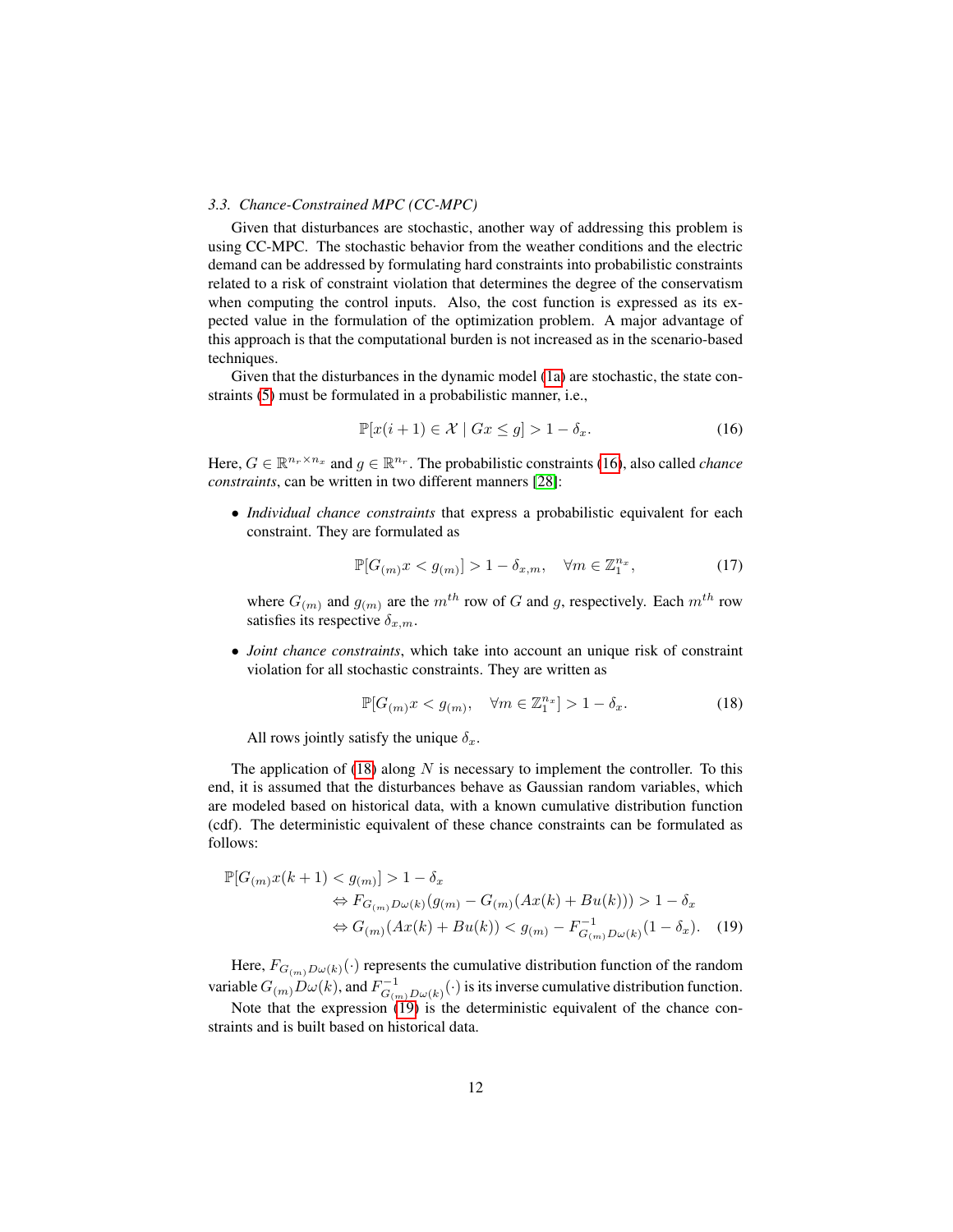The optimization problem formulation related to the design of the CC-MPC controller is stated as

$$
\min_{\{u(k),\dots,u(k+N-1)\}} \sum_{i=0}^{N-1} \mathbb{E}[J(x(k+i),u(k+i))],\tag{20}
$$

subject to

$$
x(i + 1) = Ax(i) + Bu(i) + D\omega(i),
$$
\n(21a)

$$
x(0) = x(k), \tag{21b}
$$

$$
\omega(i) = \widehat{\omega}(i),\tag{21c}
$$

$$
G_{(m)}(Ax(k) + Bu(k)) < g_{(m)} - F_{G_{(m)}D\omega(k)}^{-1}(1 - \delta_x),\tag{21d}
$$

$$
u(i) \in \mathcal{U}, \quad \forall i \in \mathbb{Z}_1^{N-1}, \tag{21e}
$$

where  $\mathbb{E}[\cdot]$  denotes the expected value of the cost function.

# <span id="page-12-0"></span>4. Results and Discussion

The experiments were conducted in the microgrid described in Section [2](#page-3-0) during a trial period of eight hours for each experiment. The controller receives the measured variables  $SOC(k)$  and  $MHL(k)$ , which are used to compute the optimal control signals  $P_{\text{H2}}(k)$  and  $P_{\text{grid}}(k)$  by means of Simulink Real-Time workshop toolbox. The control signals are sent to the SCADA via the OPC Matlab Library and finally the PLC carries out these control actions.

The prediction horizon was  $N = 5$  and the sampling time was 30 s. The selected weather and load profiles for verifying the performance of the three proposed controllers were the scaled difference between the real solar generation and the demand registered by the Spanish National Electricity Network  $(SNEN)^2$  $(SNEN)^2$  on May 23, 2014. These values were sampled each 3 s and scaled for the microgrid allowable power values, which are shown in Figure [4\(](#page-14-0)a). The initial conditions for all experiments were  $SOC(0) = 70\%$  and  $MHL(0) = 50\%.$ 

An issue that deserves particular attention is the amount of scenarios to be considered into the optimization problem. This number should be selected by taking into account a trade-off between robustness and computational burden. In this sense, it is possible to establish the number of scenarios that guarantees a particular risk level, according to [\(12\)](#page-8-1), as shown Table [2.](#page-13-0)

MS-MPC was performed by using the electricity demand and the solar generation registered during  $K = 316$  different days of one year from historical data, obtained from the SNEN. For these scenarios, it is expected a risk of violation of constraints less than  $\delta_x \leq 10\%$ . This number of scenarios offers an acceptable risk and ensures a reasonable computational burden when solving the optimization problem. Furthermore,

<span id="page-12-1"></span><sup>2</sup>SNEN demand data can be obtained at: https://demanda.ree.es/movil/peninsula/demanda/total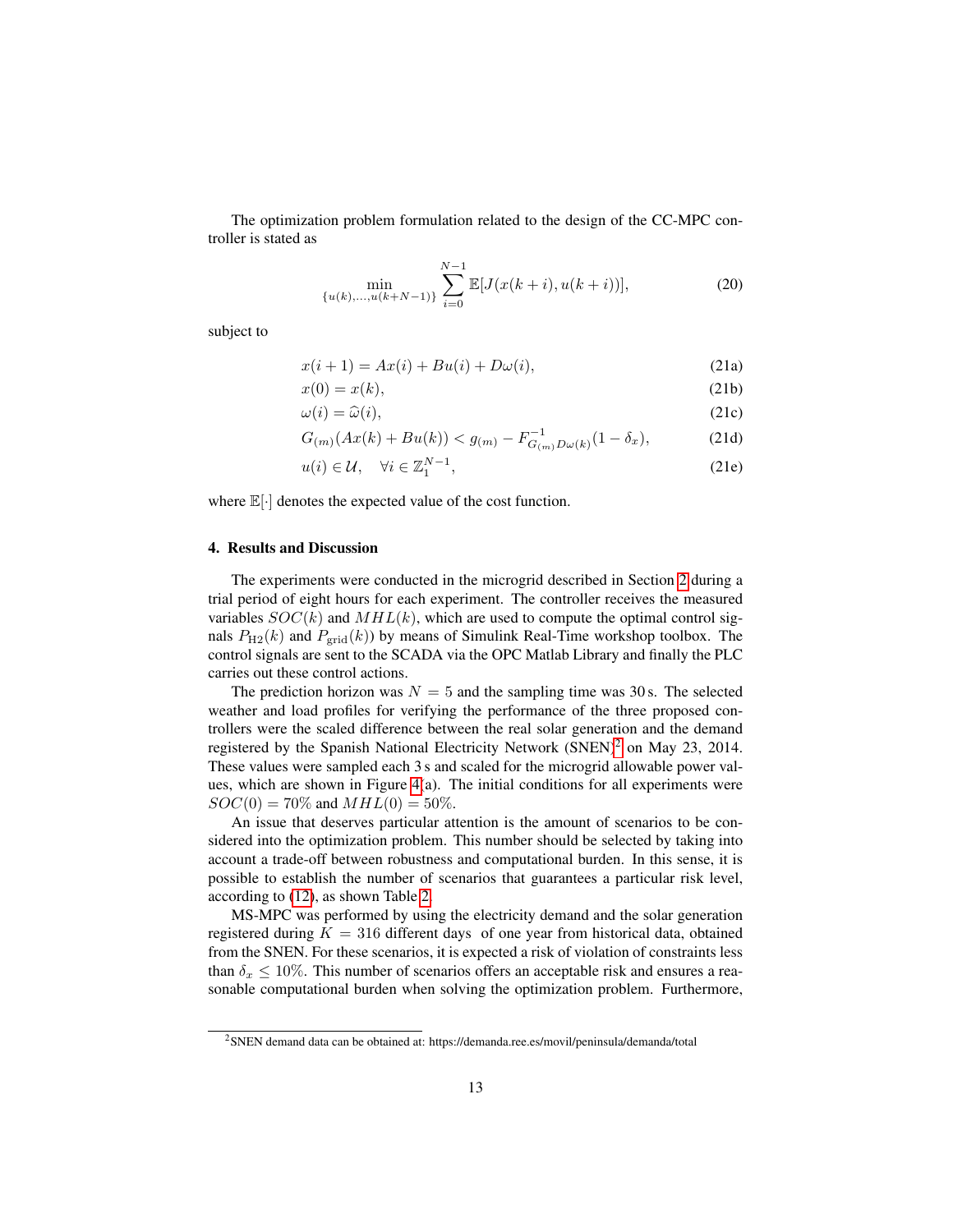Table 2: Number of scenarios (K) that fulfills an specific risk level  $(\delta_x)$ .

<span id="page-13-0"></span>

| $\delta_x$   0.20   0.15   0.10   0.05   0.01 |     |               |       |
|-----------------------------------------------|-----|---------------|-------|
| -152 -                                        | 203 | $316 \pm 611$ | -3005 |

this set of scenarios considers days with enough solar energy generation as well as cloudy days, which makes the controllers more robust and somehow relieves the need for increasing the number of scenarios used. TB-MPC was performed by using an original number of  $K = 316$  scenarios, which were reduced to  $R = 250$  scenarios forming a tree using GAMS [\[44\]](#page-24-11). This reduction tried to replicate the main dynamics of all original disturbances considered in a small disturbance tree. This reduction introduces a boundary that guarantees  $\delta_x \leq 10\%$ , according to [\(13\)](#page-9-1). Finally, CC-MPC approach was performed considering the failure probability  $\delta_x = 10\%$ . The disturbances were considered as a random function with a cdf, which were obtained from the historical daily data registered in 2014.

The scheme of the microgrid operation, from a general point of view, follows similar patterns for the three proposed controllers. At this point, given that the energy from the renewable source is not sufficient to meet the energy demand, the fuel cell turns on, the battery  $SOC$  and the  $MHL$  decrease gradually without going below their forbidden levels. Also, energy is imported from the grid to meet the load beyond demand. When the energy from the renewable source greatly exceeds demand, the electrolyzer is switched on, the batteries are fully charged, and the excess of energy is stored in the hydrogen tank, and the remaining power that cannot be stored in the form of hydrogen is exported to the grid. However, each stochastic MPC approach shows particular differences, as reported below, which are highlighted to offer a suitable comparison among them.

In order to compare all the considered strategies, Figure [4\(](#page-14-0)b) shows the battery power for the three aforementioned stochastic predictive controllers. As can be noticed, CC-MPC controller performs a deep cycle using the batteries. It strives for using the full capacity, reaching the upper and lower levels. In contrast, TB-MPC controller, although partly discharges and recharges the batteries, it does in a softer way. This implies that the excess of energy must be balanced through either the electrolyzer or the grid. It is observed that MS-MPC technique behaves between the two other approaches. Therefore, MS-MPC controller achieves a trade-off between using the full capacity of the batteries and the energy derived either to the electrolyzer or the grid.

Figure [4\(](#page-14-0)c) presents the fuel cell and electrolyzer power along the test duration. The fuel cell performance signals obtained are similar for all the three controllers, except for CC-MPC controller, which shows a peak between the first and second hour, to satisfy an increase in the energy demand at that time. When there is an excess of energy from the renewable source, the electrolyzer starts its operation. Results show a clear difference in the electrolyzer operation. On the one hand, with CC-MPC technique, the electrolyzer presents a larger use of the power, as expected. On the contrary, the electrolyzer utilization is restricted quite more with TB-MPC approach, reaching only a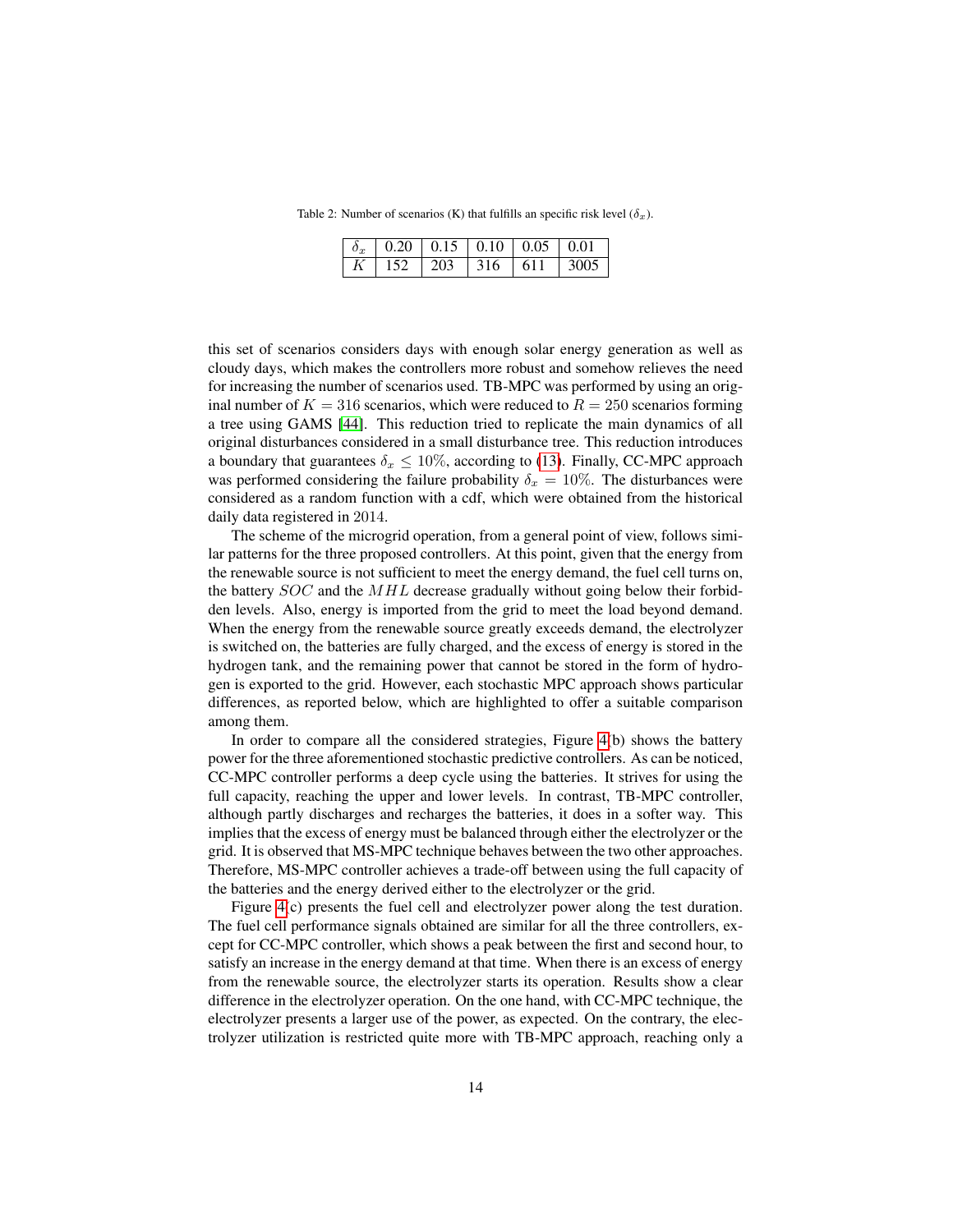

<span id="page-14-0"></span>Figure 4: Experimental results applying the proposed stochastic MPC approaches.

peak of 200 W, while CC-MPC controller sets the electrolyzer power to nearly 600 W. Regarding TB-MPC approach, it also shows a small ripple; this is explained because the controller seeks to primary satisfy the demand and compensate any power unbal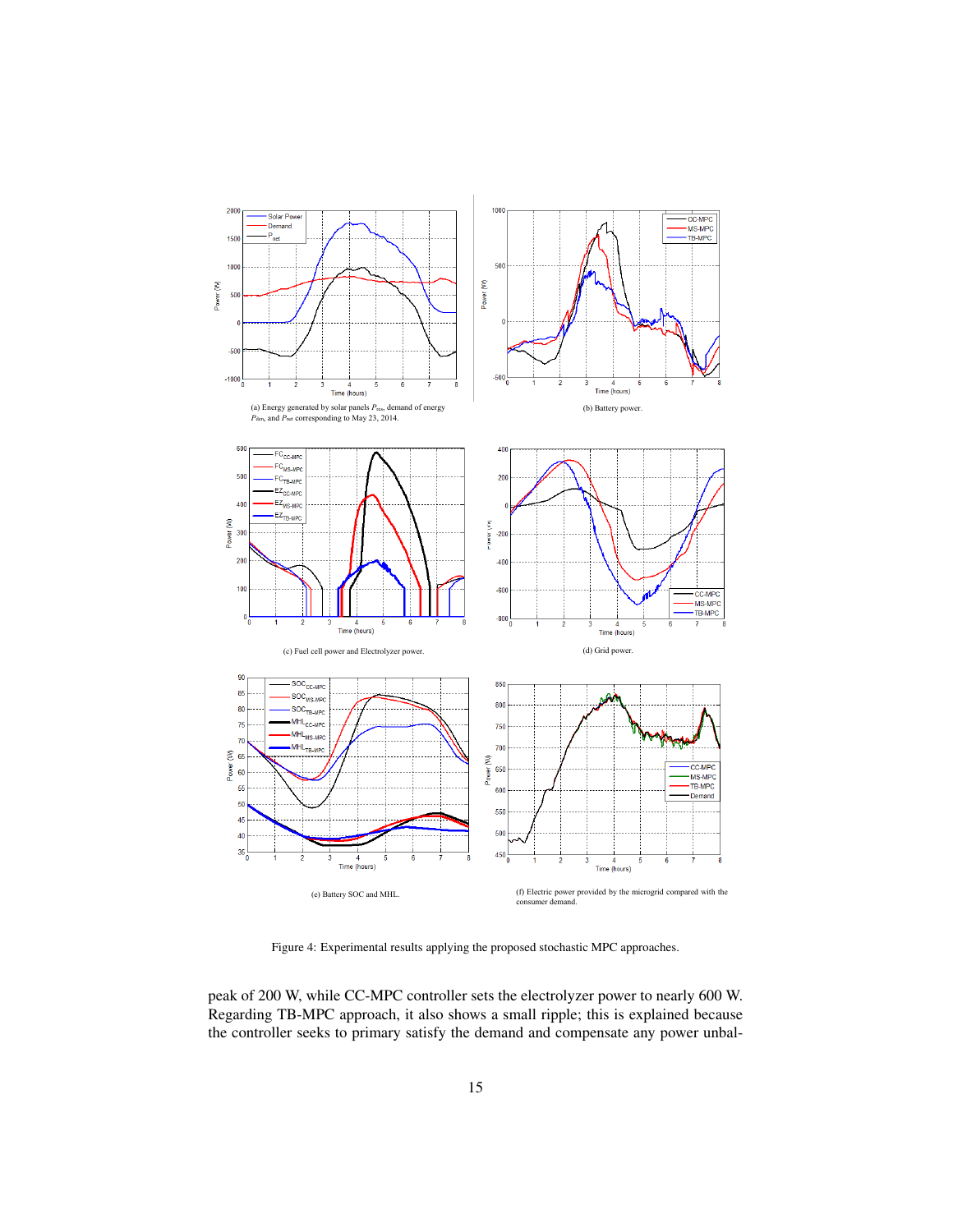ance in the system. As it has been shown through experimental tests, there are clear differences in the way each controller manages the power signals of the electrolyzer and the fuel cell.

Figure [4\(](#page-14-0)d) shows the grid power signal generated by applying the stochastic MPC controllers. From the point of view of the network operators  $(DSO<sup>3</sup>/TSO<sup>4</sup>)$  $(DSO<sup>3</sup>/TSO<sup>4</sup>)$  $(DSO<sup>3</sup>/TSO<sup>4</sup>)$  $(DSO<sup>3</sup>/TSO<sup>4</sup>)$  $(DSO<sup>3</sup>/TSO<sup>4</sup>)$ , the use of the UPG is minimized with the CC-MPC approach. In this manner, the impact in the electrical system generated by the renewable sources present in the microgrid is reduced. On the other hand, for the consumer point of view, it might be convenient not to force the equipment to a deep duty cycle and take advantage of the grid to smooth the power profiles.

Figure [4\(](#page-14-0)e) shows the evolution of the  $SOC$  and  $MHL$  for each proposed controllers along the test period. In general, for all the implemented controllers, the batteries are discharged until the fuel cell turns off at the first time, and then they raise their charge level lower than 85% for MS-MPC and CC-MPC controllers. Regarding TB-MPC controller, it holds a charge level around 75% for a longer period compared with the other ones. Then, the *SOC* starts to decrease again for all controllers under study. The MHL presents a minor variation, and it reduces its level below 40% until the renewable source can contribute with power to the load. After this, the  $MHL$  seeks to track its reference.

Figure [4\(](#page-14-0)f) shows the comparison among the different powers delivered to the load by applying the controllers. As seen, the demand is satisfied by the power from the microgrid for all the controllers as imposed in their design. Notice that, in some situations, using the "elasticity" of the consumer; it might be possible to momentarily unbalance the power demand to satisfy other microgrid objectives [\[45\]](#page-25-0). Nevertheless, demand response is out of the scope of this paper.

In order to quantitatively assess the performances of these three stochastic approaches that have been implemented in the HyLab microgrid laboratory, several KPIs have been defined as follows:

- KPI<sub>1</sub> defines the final cumulative cost given by [\(9\)](#page-7-0) (in cost units).
- $KPI<sub>2</sub>$  is the computational time to solve the optimization problem (in s).
- $KPI_3$  counts the average unmet demand with respect to the overall power demand  $(in \%)$ .
- $KPI<sub>4</sub>$  is the time that the fuel cell is operating (in hours).
- KPI $_5$  is the time that the electrolyzer is operating (in hours).
- KPI $_6$  indicates the final value of  $SOC$  (in %).
- KPI<sub>7</sub> indicates the final value of  $MHL$  (in %).

<span id="page-15-0"></span><sup>&</sup>lt;sup>3</sup>DSO: Distributed System Operator

<span id="page-15-1"></span><sup>4</sup>TSO: Transmission System Operator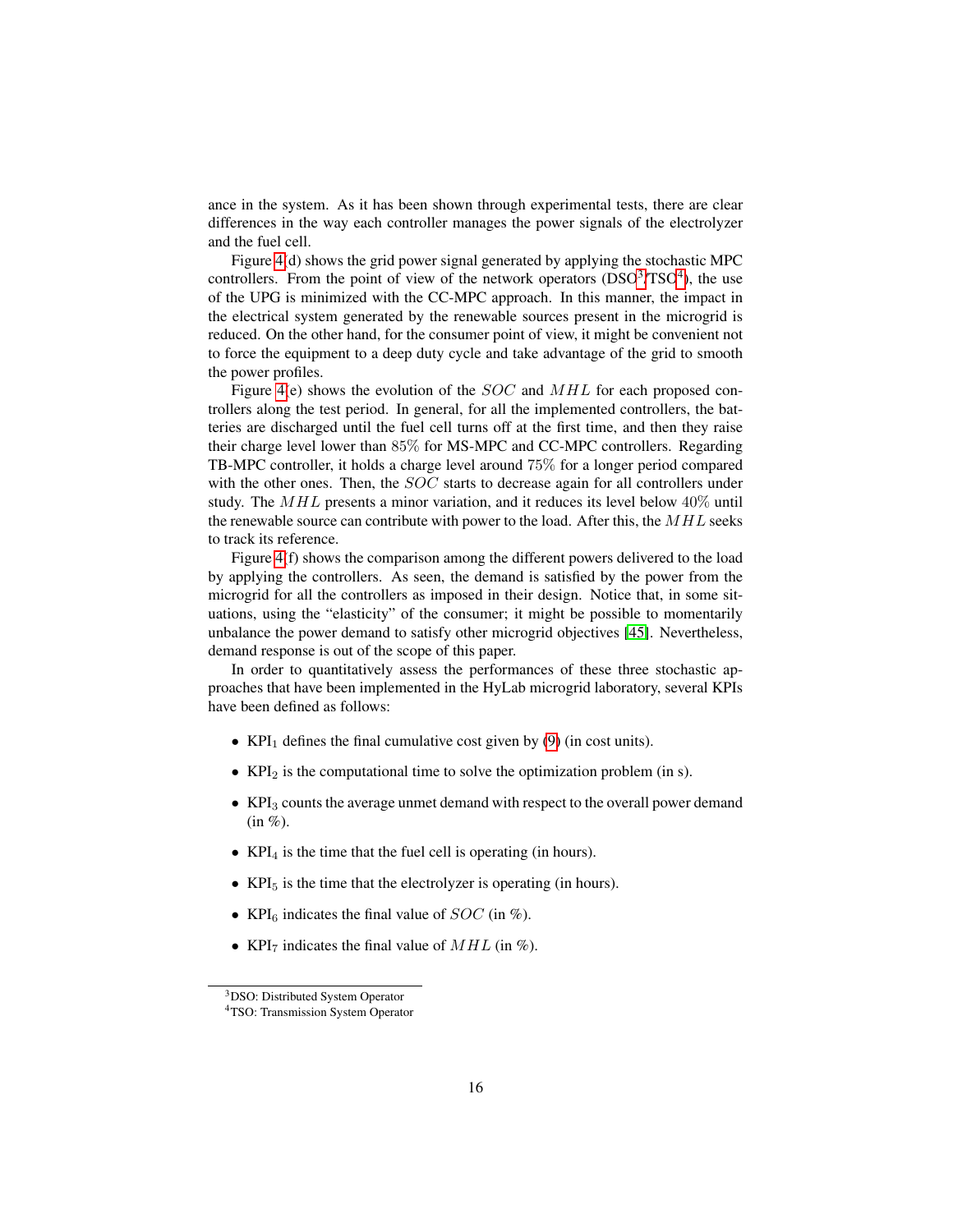Table 3 summarizes the numerical results of the KPIs. As it can be seen the highest value for  $KPI_1$  is obtained when using MS-MPC. The rationale behind this value is that the controller optimizes a sequence of control actions valid for the most favorable scenarios as well as the least favorable ones. In this sense, an over-conservative control action is carried out. This issue can be relaxed by calculating a tree of control actions that is subject to non-anticipatory equality constraints. In this way, the control actions are calculated in a closed-loop fashion, i.e., the controller can adapt the future control actions to the evolution of the disturbances. As can be seen, TB-MPC reduces its cumulative cost by increasing the number of control variables involved into the optimization problem. Hence, its computational time is the biggest within this comparative study. Regarding CC-MPC, it has the lowest cumulative cost without increasing the number of control variables. For reference purposes, the final cumulative cost for an MPC with a perfect forecast (PF-MPC), obtained via simulation, is  $2.05 \times 10^{12}$ . The computational time comparison is provided by  $KPI<sub>2</sub>$ .

Table 3: Comparison of the MS-MPC, TB-MPC, and CC-MPC controllers applied to HyLab microgrid by means of  $KPI_i$ ,  $i = 1, ..., 7$ .

| $Controller$ $KPI_1$ |                       | KPI <sub>2</sub> |        | $KPI_3$ $KPI_4$ | $KPI_5$ | KPI <sub>e</sub> | KPI <sub>7</sub> |
|----------------------|-----------------------|------------------|--------|-----------------|---------|------------------|------------------|
|                      | (cost units)          | (S)              | $(\%)$ | (hours)         | (hours) | (%)              | $(\%)$           |
| MS-MPC               | $3.89 \times 10^{12}$ | 7 76             | 0.12   | -3.26           | 2.90    | 63.53            | 42.91            |
| TB-MPC               | $2.75 \times 10^{12}$ | 18 15            | 0.11   | 2.63            | 2.45    | 62.51            | 41.58            |
| CC-MPC               | $2.44 \times 10^{12}$ | 1.04             |        | 3.70            | 2.97    | 63.71            | 43.85            |

The three tested controllers are able to meet the overall demand in a satisfactory way, as indicated by the performance comparison given by KPI<sub>3</sub>. At this point, we must remark that the three tested controllers solve their optimization problems faster than the sampling time. Therefore, it is possible to select the approach that has the best performance in terms of the demand satisfaction and the use of the hydrogen path.

The comparisons between the proposed controllers regarding the time when both the fuel cell and the electrolyzer are operating are given by  $KPI_4$  and  $KPI_5$ , respectively. In this sense, TB-MPC shows the lowest time for the fuel cell and the electrolyzer. It offers a larger conservatism when working with the hydrogen path, which is obtained at the expense of a higher computational time since TB-MPC meets the current demand and reformulates its disturbance tree at each time step. Notice that the main difference is at the time that the hydrogen path is working.

The final values of  $SOC$  and  $MHL$ , which present similar values for the three controllers, are around  $63\%$  and  $42\%$ , respectively. These values are provided by  $KPI_6$ and KPI<sub>7</sub>.

Table [4](#page-17-0) presents a comparison among the total energy produced by the fuel cell  $(E_{\text{fc}})$ , the electrolyzer  $(E_{\text{ez}})$ , the batteries  $(E_{\text{batt}})$ , and the grid  $(E_{\text{grid}})$  during the test period. The negative sign in  $E_{\text{grid}}$  indicates that the amount of energy sold to UPG is greater than the energy purchased. The total energy of the batteries indicates the difference between the stored energy and the delivered energy to the load: the negative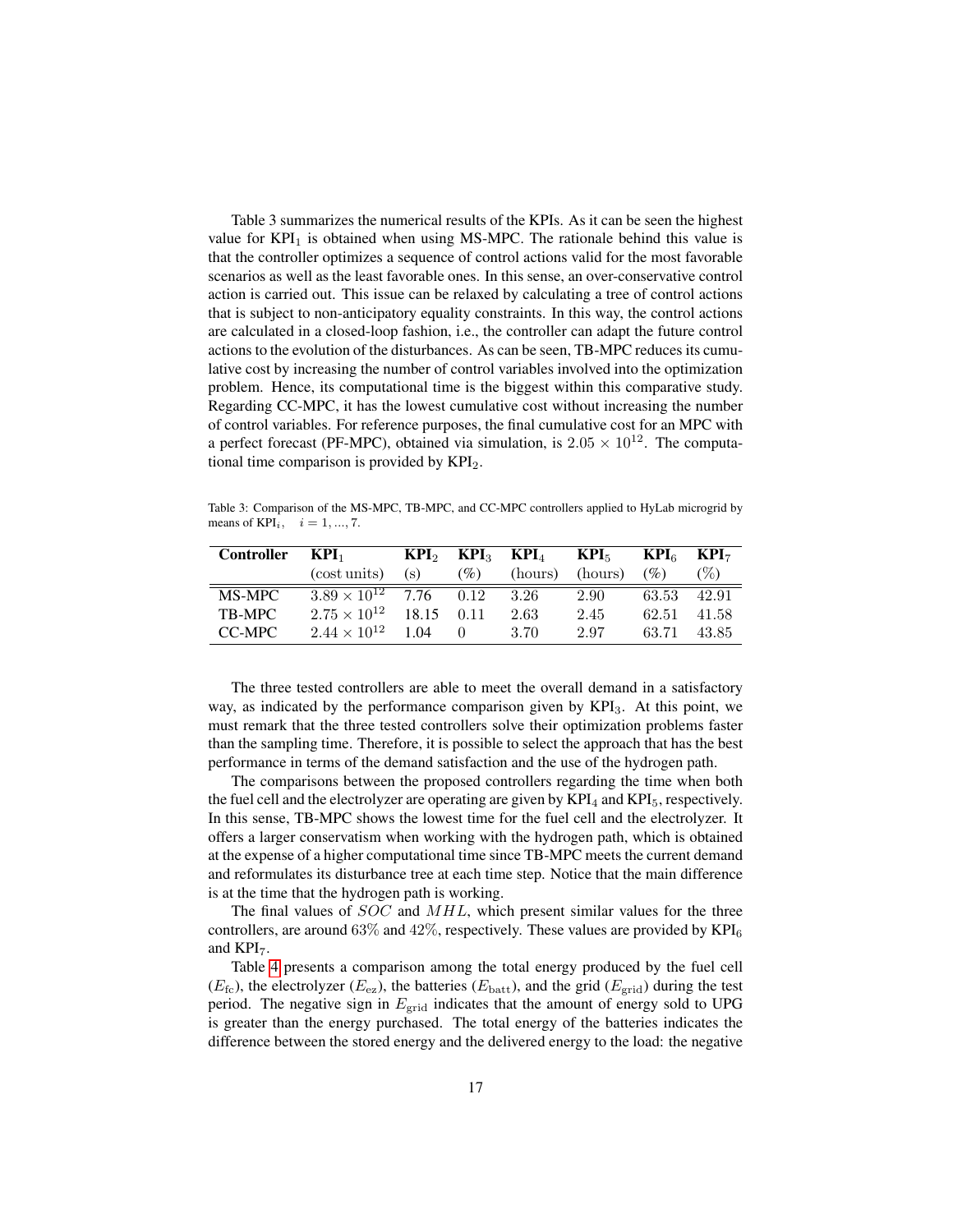value means that the stored energy predominates over the delivered energy.

<span id="page-17-0"></span>Table 4: Energy produced by the fuel cell, electrolyzer, batteries, and grid during the test period by applying the proposed stochastic MPC controllers.

| <b>Controller</b> | $E_{\rm fc}$ | $E_{\rm ez}$ | $E_{\rm hatt}$ | $E_{\text{grid}}$ |
|-------------------|--------------|--------------|----------------|-------------------|
|                   | (Wh)         | (Wh)         | (Wh)           | (Wh)              |
| MS-MPC            | 302          | 481          | $-62.2$        | –418              |
| <b>TB-MPC</b>     | 261          | 217          | $-110.23$      | -661              |
| CC-MPC            | 348          | 642          | $-43.09$       | $-268$            |

Notice that the absolute value of the energy amounts are taken to achieve a reliable comparison in terms of energy consumption for each component of the system. In this sense, CC-MPC has better performance regarding energy efficiency. CC-MPC achieves less exchange with UPG, and the batteries provide enough power to supply the load. Also, both the fuel cell and electrolyzer use energy in a wider range when compared to the MS-MPC and TB-MPC approaches. Note also that TB-MPC and MS-MPC handled more cautiously hydrogen energy from the path while performing more exchanges with the UPG, specially TB-MPC.

Another KPI to compare the performance of the controllers for energy management in a smartgrid is the number of start-ups for both equipment, the fuel cell and the electrolyzer. From the results obtained from the experimental setup, the number of start-ups is the same for all the controllers. However, it is a major factor that could reduce the lifespan of the hydrogen path.

Finally, Table [5](#page-17-1) shows the range of values of each variable obtained during the experiments by applying the proposed approaches. As seen, the control actions satisfy the constraints given by [\(2\)](#page-6-1) and [\(3\)](#page-6-2).

| <b>Variable</b>      | <b>MS-MPC</b>     | <b>TB-MPC</b>      | <b>CC-MPC</b>     |
|----------------------|-------------------|--------------------|-------------------|
| SOC (%)              | [57.61, 83.73]    | [57.59, 75.30]     | [48.82, 84.42]    |
| $MHL$ (%)            | [38.51, 50]       | [39.07, 50]        | [37.06, 50]       |
| $P_{\rm fc}(W)$      | [100, 268.13]     | [100, 259.69]      | [100, 250.44]     |
| $P_{\rm ez}(\rm W)$  | [100, 432.9]      | [100, 202.13]      | [100, 584.94]     |
| $P_{\text{grid}}(W)$ | $[-529.4, 320.3]$ | $[-705.02, 314.0]$ | $[-312.8, 117.5]$ |

<span id="page-17-1"></span>Table 5: Range of values for the states and control inputs obtained during the test period by applying the proposed stochastic MPC controllers.

In order to extend the comparative analysis to general results and taking into account that the experimental setup of the plant is limited, the non-linear simulation model developed in [\[39\]](#page-24-6) is used to compare the controllers in other situations and the same circumstances. This simulation model replicates the main dynamics of the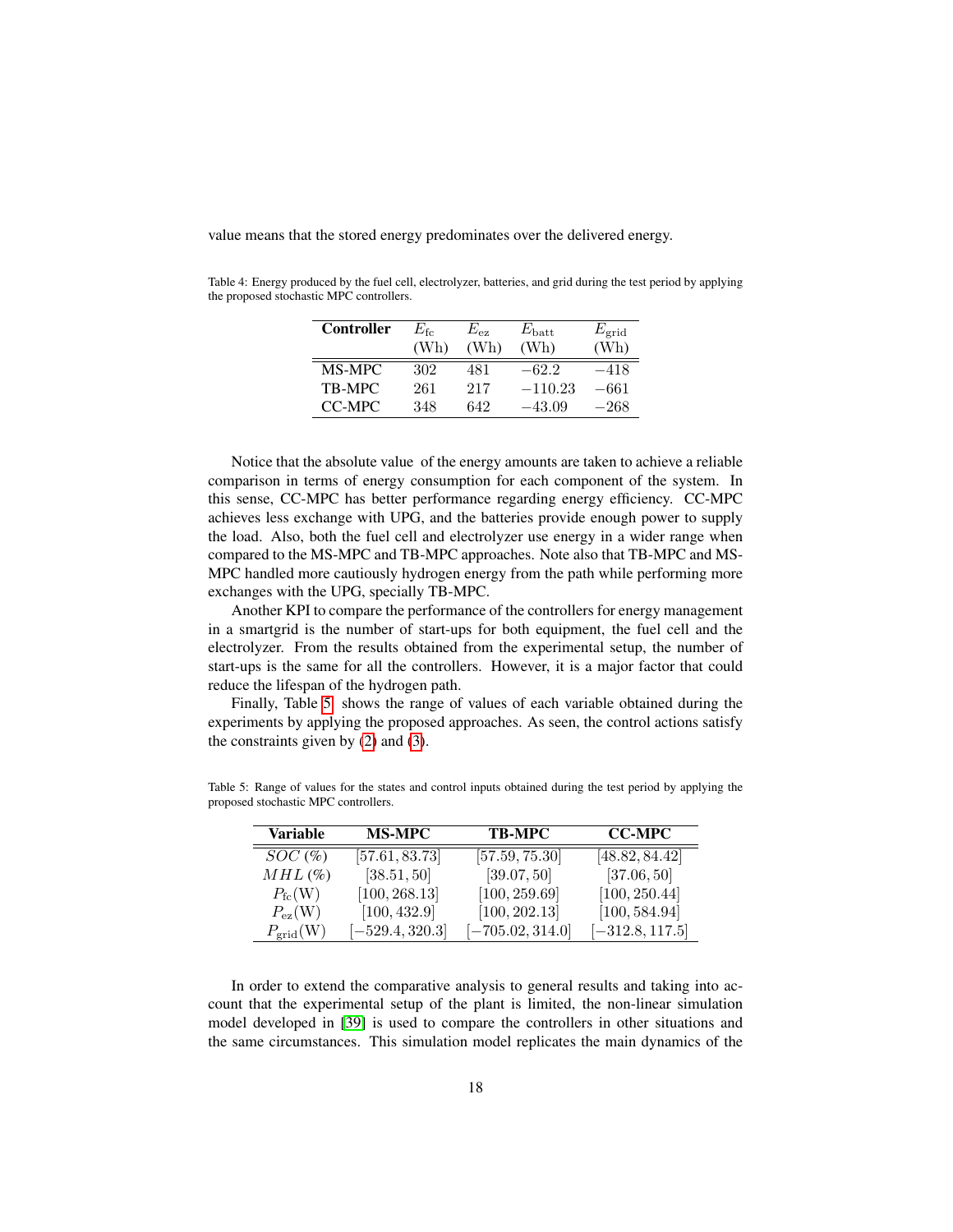real plant with enough accuracy. An additional case study for testing the three stochastic MPC controllers and a PF-MPC controller is introduced to enhance the results and obtain conclusions.

Figure [5](#page-19-0) shows the evolution of the signals by applying the three stochastic MPC controllers and a PF-MPC controller for a cloudy day in the simulation model of the HyLab microgrid. All controllers present the same evolution to satisfy the demand. The fuel cells are turned on when the power from the renewable sources is not enough to meet the electric demand. Hence,  $SOC$  and  $MHL$  decrease gradually to supply power to the load. For this particular day, the microgrid imports energy power from the UPG. Given that the excess of renewable energy production over the demand is not enough, the batteries are charged, and the electrolyzer stays off.

To compare the behavior of these MPC controllers, Table 6 shows the results from aforementioned KPIs. The results obtained from the comparison are similar to the previous experimental case study. As expected, the lowest value of  $KPI<sub>1</sub>$  is presented by standard MPC controller with perfect information; this value gives a target for the comparison. In this sense, CC-MPC controller results in a lower cumulative cost as well as the computational time compared with MS-MPC and TB-MPC controllers. The electrical demand is satisfied by all controllers. Regarding KPI3, MS-MPC controller uses the hydrogen path longer than the other two approaches. Finally,  $KPI_6$  shows very similar values for all controllers, the battery SOC is reduced until its lower constrained level. The lowest value of  $KPI<sub>7</sub>$  is presented by CC-MPC controller because this controller delivers a bigger amount of energy from the fuel cell. Finally, the electrolyzer stays off over the simulation period; therefore  $KPI_5$  is zero for all controllers.

Table 6: Comparison of the MS-MPC, TB-MPC, CC-MPC, and PF-MPC controllers applied to the simulation model of HyLab microgrid for a cloudy day by means of  $KPI_i$ ,  $i = 1, ..., 7$ .

| <b>Controller</b> | $KPI_1$                          | KPI <sub>2</sub> | $KPI_3$  | $KPI_4$ | KPI <sub>6</sub> | KPI <sub>7</sub> |
|-------------------|----------------------------------|------------------|----------|---------|------------------|------------------|
|                   | (cost units)                     | (s)              | (%)      | (hours) | (%)              | $\%$             |
| MS-MPC            | $6.24 \times \overline{10^{12}}$ | 7 76             | 0.10     | 6.00    | 40.56            | 20.43            |
| TB-MPC            | $5.33 \times 10^{12}$            | 18.20            | 0.11     | 5.67    | 40.64            | 23.46            |
| CC-MPC            | $4.22 \times 10^{12}$            | 1.04             | 0.10     | 5.68    | 40.46            | 14.08            |
| PF-MPC            | $4.05 \times 10^{12}$            | 0.98             | $\theta$ | 5.90    | 40.01            | 1977             |

Table [7](#page-20-1) compares the stochastic MPC controllers regarding energy for a cloudy day via simulation. The CC-MPC controller results in higher energy consumption from the fuel cell. The energy from the renewable sources is not enough at the time to turn on the electrolyzer for storing energy as hydrogen. The batteries are used to provide energy to the load; both, MS-MPC and TB-MPC controllers, show a similar use of the energy of the batteries. A remarkable difference is shown in the energy exchanged with the grid, in this case, the TB-MPC controller presents the highest value.

All in all, Table [8](#page-20-2) shows priority factors for each one of the proposed stochastic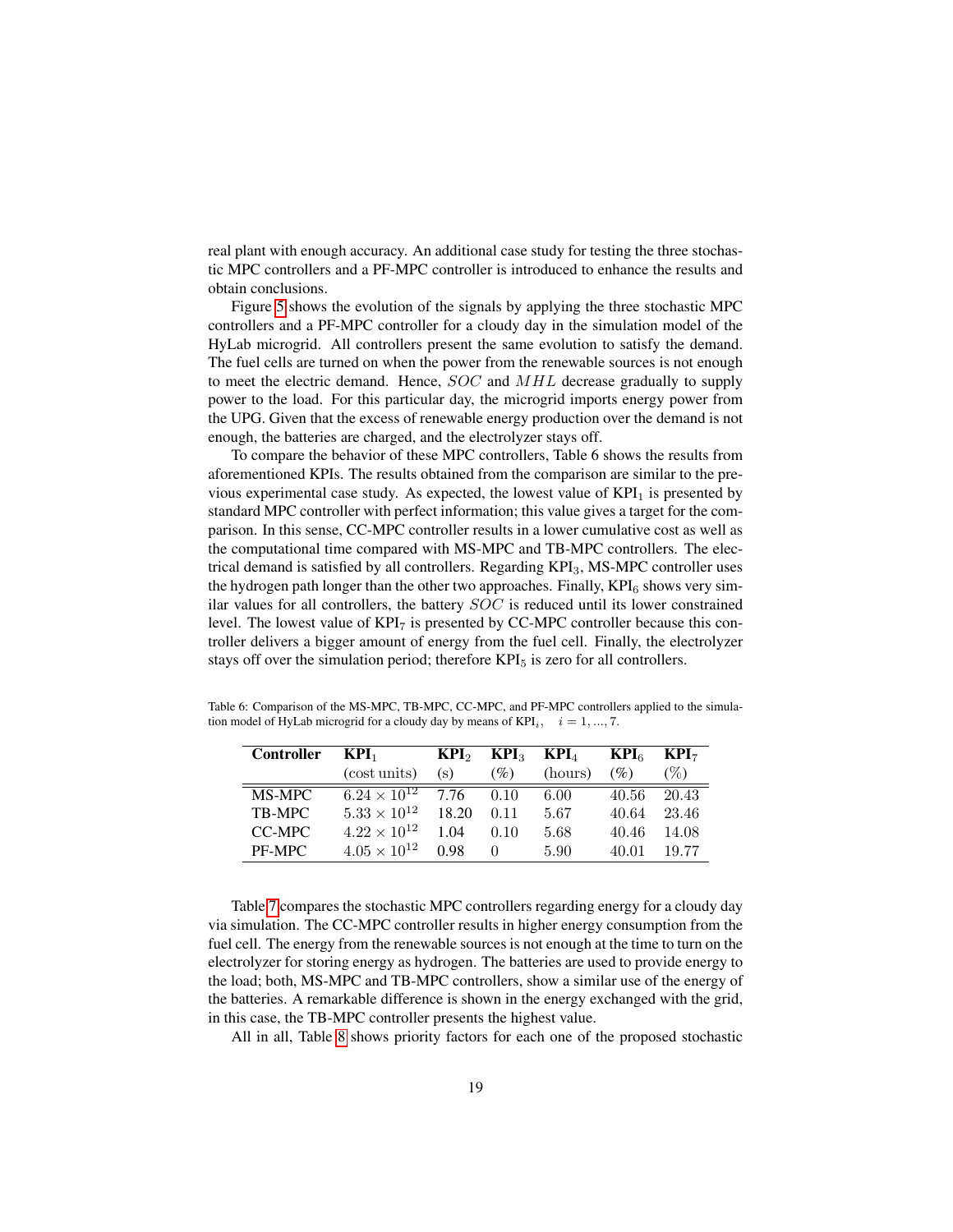

<span id="page-19-0"></span>Figure 5: Simulation results for a cloudy day applying the proposed stochastic MPC approaches and a standard PF-MPC.

MPC controllers based on the overall analysis at the time of selecting one of them.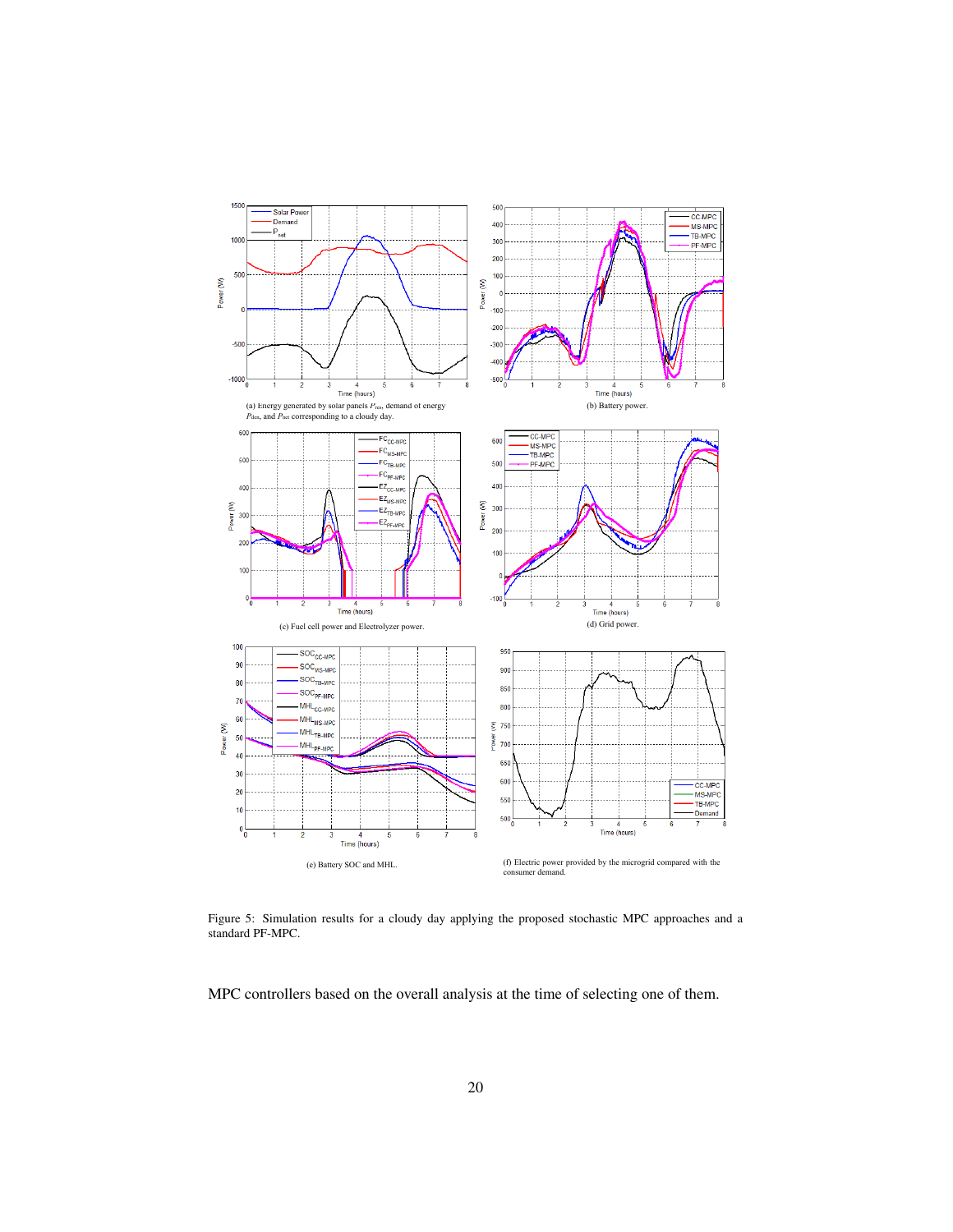| <b>Controller</b> | $E_{\rm fc}$ | $E_{\rm ez}$ | $E_{\rm batt}$ | $E_{\rm grid}$    |
|-------------------|--------------|--------------|----------------|-------------------|
|                   | (Wh)         | (Wh)         | (Wh)           | (W <sub>h</sub> ) |
| MS-MPC            | 472          |              | $-285$         | 688               |
| TB-MPC            | 437          |              | $-287$         | 721               |
| CC-MPC            | 547          |              | $-295$         | 604               |

<span id="page-20-1"></span>Table 7: Energy produced by the fuel cell, electrolyzer, batteries, and grid during the test period for the simulation model by applying the proposed stochastic MPC controllers.

<span id="page-20-2"></span>Table 8: Priority factors for selecting one of the proposed stochastic MPC controllers.

| <b>Priority</b>                               | $MS-MPC$   $TB-MPC$   $CC-MPC$ |  |
|-----------------------------------------------|--------------------------------|--|
| Maximization of hydrogen path lifespan        |                                |  |
| Minimization of energy exchanged with the UPG |                                |  |
| Cumulative cost                               |                                |  |
| Computational burden                          |                                |  |
| Demand satisfaction                           |                                |  |
| Availability of historical data               |                                |  |

# <span id="page-20-0"></span>5. Conclusions

Three stochastic MPC schemes have been designed and applied to a microgrid based on hydrogen storage. Acting on the set-point power of the fuel cell, electrolyzer and grid, the controllers were able to regulate the hydrogen tank level and the state of charge of the battery bank to their desired values. In addition, the controllers consider constraints in both the manipulated variables and the system states for optimal performance and high functionality. Also, the system can deliver electric power from the fuel cell once it has been stored in the form of hydrogen to contribute further to the grid, to satisfy the energy demand under the influence of uncertainties both in the renewal generation and the consumer's behavior.

MS-MPC controller is generally over-conservative because it does not consider the controller capacity to adapt. It calculates a control series valid to all possible scenarios by means an open-loop formulation. However, it is possible to solve the optimization problem by using a control tree and increasing the number of optimization variables and the computational time. Regarding the control point of view, TB-MPC controller works in a closed-loop fashion to adapt the control actions to the expected evolution of the disturbances. Finally, CC-MPC controller formulates the optimization problem by taking into account the statistical features of the uncertainty without increasing the number of variables.

The results obtained with the three presented versions of stochastic MPC controllers show their effectiveness in energy management under economic and optimal criteria. According to the results obtained and their evaluation by the KPIs, it can be said that CC-MPC controller relaxes the constraints of the optimization problem by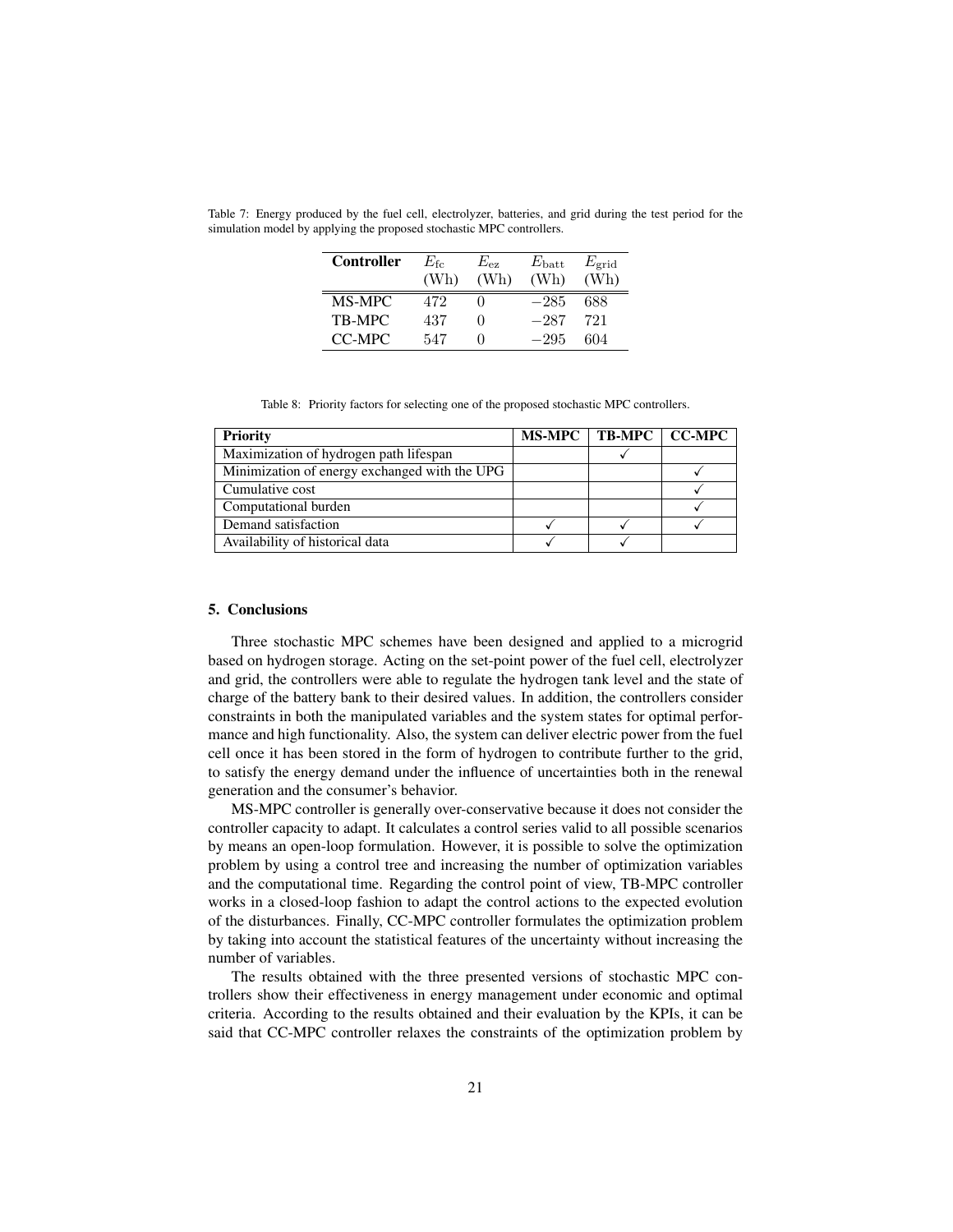assuming a risk to offer better performance, resulting in a lower cost, less energy exchange with the network when compared to MS-MPC and TB-MPC controllers. This is also the approach with the lowest computational burden. The downside of this approach is that it requires a statical characterization of the disturbances.

The TB-MPC approach, according to the results, provides a more moderate use of the hydrogen path, which could lead to a longer equipment lifespan. From the point of view of the user, the energy demand is fulfilled by increasing energy exchange with the network.

The MS-MPC approach provides a certain robustness of the system, generating control actions able to cope with potential disturbances. This approach provides a trade-off between the time of use of the equipment and the satisfaction of the energy demand.

Other factors that are important to take into account are the initial conditions for SOC and MHL. These values will determine the evolution of the variables. Besides, the final value of these variables will take an additional meaning of comparison after a longer time of use of the plant. However, they have been employed in a smaller period to show how they finish after the experiments.

# Acknowledgement

Financial support from the Spanish Ministry of Economy and Competitiveness (COOPERA project, under grant DPI2013-46912-C2-1-R) and the project ECOCIS (Ref. DPI2013-482443-C2-1-R) is acknowledged.

# References

- <span id="page-21-0"></span>[1] J. P. Lopes, C. Moreira, A. Madureira, Defining control strategies for microgrids islanded operation, IEEE Transactions on Power Systems 21 (2) (2006) 916–924.
- <span id="page-21-1"></span>[2] L. Valverde, C. Bordons, F. Rosa, Integration of fuel cell technologies in renewable-energy-based microgrids optimizing operational costs and durability, IEEE Transactions on Industrial Electronics 63 (1) (2016) 167–177.
- <span id="page-21-2"></span>[3] C. Kunusch, C. Ocampo-Martinez, M. Valla, Modeling, diagnosis, and control of fuel-cell-based technologies and their integration in smart grids and automotive systems, IEEE Transactions on Industrial Electronics 62 (8) (2015) 5143–5145.
- <span id="page-21-3"></span>[4] L. Valverde, F. Rosa, C. Bordons, Design, planning and management of a hydrogen-based microgrid, IEEE Transactions on Industrial Informatics 9 (3) (2013) 1398–1404.
- <span id="page-21-4"></span>[5] D. Recio, C. Ocampo-Martinez, M. Serra, Design of linear predictive controllers applied to ethanol steam reformers for hydrogen production, International Journal of Hydrogen Energy 37(15) (2012) 11141–11156.
- <span id="page-21-5"></span>[6] T. Dragicevic, J. Guerrero, J. Vasquez, A distributed control strategy for coordination of an autonomous LVDC microgrid based on power-line signaling, IEEE Transactions on Industrial Electronics 61 (7) (2014) 3313–3326.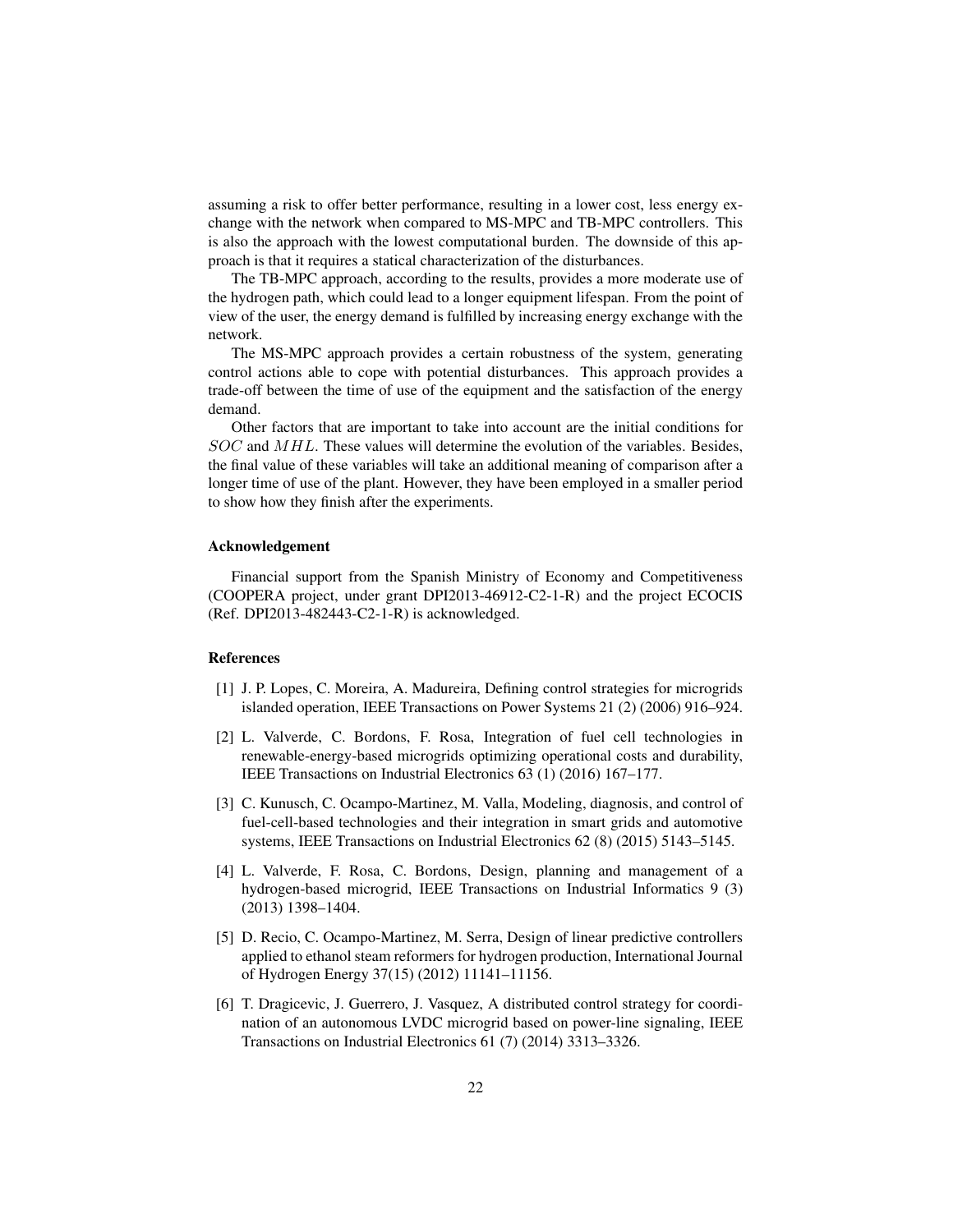- <span id="page-22-0"></span>[7] E. F. Camacho, C. Bordons, Model Predictive Control. Second Edition, Springer-Verlag, London, England, 2004.
- <span id="page-22-1"></span>[8] F. Garcia-Torres, C. Bordons, Optimal economical schedule of hydrogen-based microgrids with hybrid storage using model predictive control, IEEE Transactions on Industrial Electronics 62 (8) (2015) 5195–5207.
- <span id="page-22-8"></span>[9] M. Pereira, D. Limón, D. Muñoz de la Peña, L. Valverde, T. Alamo, Periodic economic control of a nonisolated microgrid, IEEE Transactions on Industrial Electronics 62 (8) (2015) 5247–5255.
- [10] G. Bruni, S. Cordiner, V. Mulone, V. Rocco, F. Spagnolo, A study on the energy management in domestic micro-grids based on model predictive control strategies, Energy Conversion and Management 102 (2015) 50–58.
- [11] A. Parisio, E. Rikos, G. Tzamalis, L. Glielmo, Use of model predictive control for experimental microgrid optimization, Applied Energy 115 (2014) 37–46.
- [12] J. Patiño, A. Marquez, J. Espinosa, An economic MPC approach for a microgrid energy management system, in: Proceedings of the Transmission Distribution Conference and Exposition - Latin America (PES T D-LA), IEEE PES, Medellín, Colombia, 2014, pp. 1–6.
- <span id="page-22-2"></span>[13] P. O. Kriett, M. Salani, Optimal control of a residential microgrid, Energy 42 (1) (2012) 321–330.
- <span id="page-22-3"></span>[14] D. E. Olivares, A. Mehrizi-Sani, A. H. Etemadi, C. A. Cañizares, R. Iravani, M. Kazerani, A. H. Hajimiragha, O. Gomis-Bellmunt, M. Saeedifard, R. Palma-Behnke, G. Jimenez-Estevez, N. Hatziargyriou, Trends in microgrid control, IEEE Transactions on Smart Grid 5 (4) (2014) 1905–1919.
- <span id="page-22-4"></span>[15] L. I. Minchala-Avila, L. E. Garza-Castañón, A. Vargas-Martínez, Y. Zhang, A review of optimal control techniques applied to the energy management and control of microgrids, Procedia Computer Science 52 (2015) 780 – 787.
- <span id="page-22-5"></span>[16] D. Bernardini, A. Bemporad, Scenario-based model predictive control of stochastic constrained linear systems, Joint 48th IEEE Conference on Decision and Control and 28th Chinese Control Conference, Shanghai, P.R. China (2009) 6333– 6338.
- <span id="page-22-6"></span>[17] C. A. Hans, V. Nenchev, J. Raisch, C. Reincke-Collon, A. Younicos, Min-max model predictive operation control of microgrids, in: Proceedings of the 19th IFAC World Congress, Cape Town, South Africa, 2014, pp. 10287–10292.
- <span id="page-22-7"></span>[18] D. Muñoz de la Peña, A. Bemporad, T. Alamo, Stochastic programming applied to model predictive control, in: Proceedings of the 44th IEEE Conference on Decision and Control, and European Control Conference (CDC-ECC), Seville, Spain, 2005, pp. 1361–1366.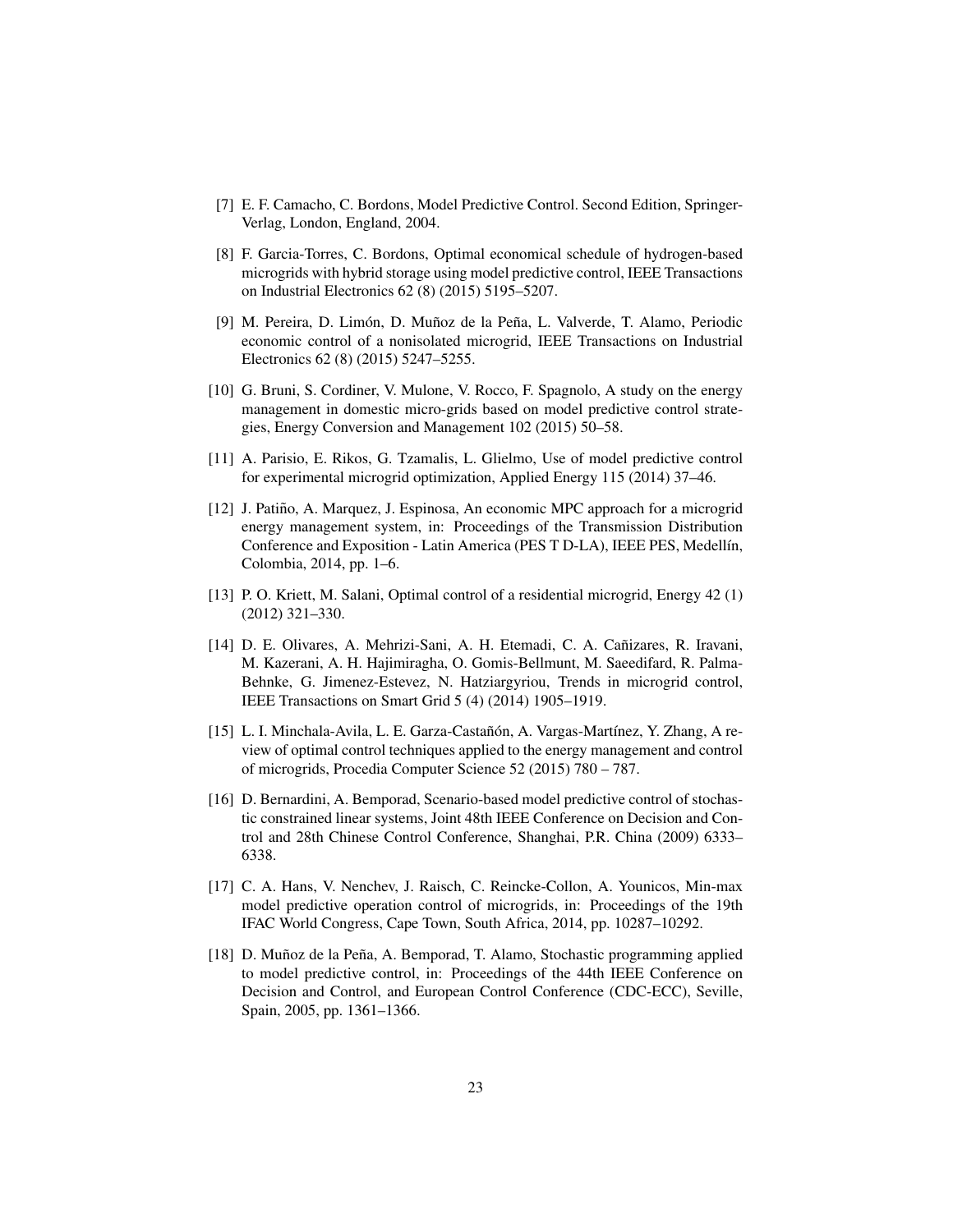- <span id="page-23-0"></span>[19] P. J. van Overloop, S. Weijs, S. Dijkstra, Multiple model predictive control on a drainage canal system, Control Engineering Practice 16 (5) (2008) 531–540.
- <span id="page-23-1"></span>[20] D. E. Olivares, J. D. Lara, C. A. Cañizares, M. Kazerani, Stochastic-predictive energy management system for isolated microgrids, IEEE Transactions on Smart Grid 6 (6) (2015) 2681–2693.
- <span id="page-23-2"></span>[21] T. Niknam, R. Azizipanah-Abarghooee, M. R. Narimani, An efficient scenariobased stochastic programming framework for multi-objective optimal micro-grid operation, Applied Energy 99 (2012) 455 – 470.
- <span id="page-23-3"></span>[22] G. Calafiore, M. Campi, The scenario approach to robust control design, IEEE Transactions on Automatic Control 51 (5) (2006) 742–753.
- <span id="page-23-4"></span>[23] S. Lucia, T. Finkler, D. Basak, S. Engell, A new robust NMPC scheme and its application to a semi-batch reactor example., In Proc. of the International Symposium on Advanced Control of Chemical Processes, Singapore (2012) 69–74.
- <span id="page-23-5"></span>[24] M. Petrollese, L. Valverde, D. Cocco, G. Cau, J. Guerra, Real-time integration of optimal generation scheduling with mpc for the energy management of a renewable hydrogen-based microgrid, Applied Energy 166 (2016) 96–106.
- <span id="page-23-6"></span>[25] J. M. Maestre, L. Raso, P. J. Van Overloop, B. De Schutter, Distributed treebased model predictive control on an open water system, in: Proceedings of the American Control Conference (ACC), Montréal, Canada, 2012, pp. 1985–1990.
- <span id="page-23-7"></span>[26] Q. Wang, Y. Guan, J. Wang, A chance-constrained two-stage stochastic program for unit commitment with uncertain wind power output, IEEE Transactions on Power Systems 27 (1) (2012) 206–215.
- <span id="page-23-8"></span>[27] M. Ono, U. Topcu, M. Yo, S. Adachi, Risk-limiting power grid control with an arma-based prediction model, in: Proceedings of the 52nd IEEE Annual Conference on Decision and Control (CDC), Florence, Italy, 2013, pp. 4949–4956.
- <span id="page-23-9"></span>[28] J. Grosso, C. Ocampo-Martinez, V. Puig, B. Joseph, Chance-constrained model predictive control for drinking water networks, Journal of Process Control 24 (5) (2014) 504–516.
- <span id="page-23-10"></span>[29] J. M. Grosso, P. Velarde, C. Ocampo-Martinez, J. M. Maestre, V. Puig, Stochastic model predictive control approaches applied to drinking water networks, Optimal Control Applications and Methods In Press. [doi:10.1002/oca.2269](http://dx.doi.org/10.1002/oca.2269).
- <span id="page-23-11"></span>[30] A. Hooshmand, B. Asghari, R. Sharma, A novel cost-aware multi-objective energy management method for microgrids, in: Proceedings of the Innovative Smart Grid Technologies (ISGT), IEEE PES, Washington, DC, USA, 2013, pp. 1–6.
- [31] Z. Yu, L. McLaughlin, L. Jia, M. C. Murphy-Hoye, A. Pratt, L. Tong, Modeling and stochastic control for home energy management, in: Proceedings of the IEEE Power and Energy Society General Meeting, San Diego, California, USA, 2012, pp. 1–9.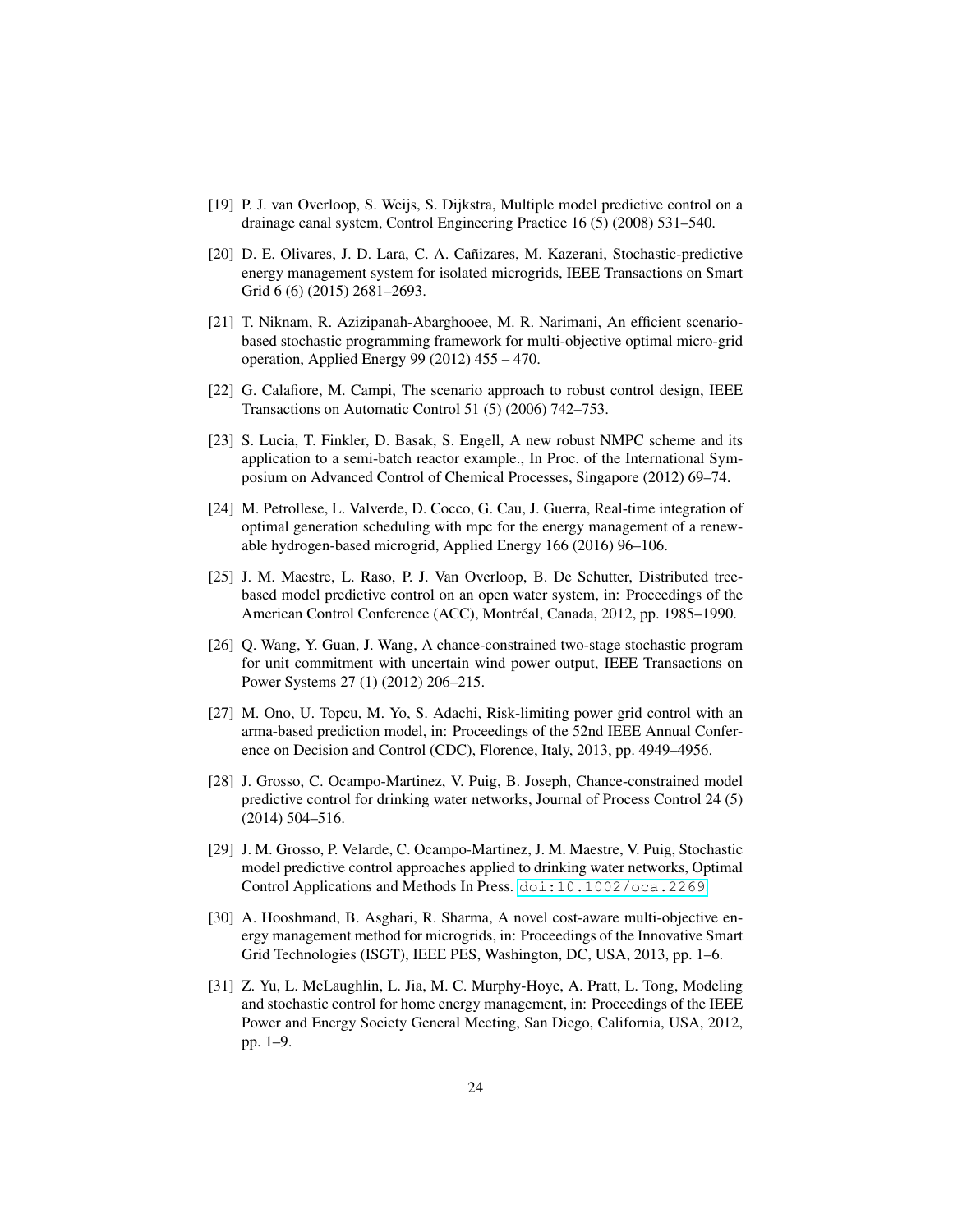- [32] P. Meibom, R. Barth, B. Hasche, H. Brand, C. Weber, M. O'Malley, Stochastic optimization model to study the operational impacts of high wind penetrations in Ireland, IEEE Transactions on Power Systems 26 (3) (2011) 1367–1379.
- <span id="page-24-0"></span>[33] T. Hovgaard, L. Larsen, J. Jorgensen, Robust economic MPC for a power management scenario with uncertainties, in: Proceedings of the 50th IEEE Conference on Decision and Control and European Control Conference (CDC-ECC), Orlando, Florida, 2011, pp. 1515–1520.
- <span id="page-24-1"></span>[34] L. Valverde, F. Rosa, A. del Real, A. Arce, C. Bordons, Modeling, simulation and experimental set-up of a renewable hydrogen-based domestic microgrid, International Journal of Hydrogen Energy 38 (2013) 11672–11684.
- <span id="page-24-2"></span>[35] C. Bordons, F. García-Torres, L. Valverde, Optimal energy management for renewable energy microgrids (in Spanish), Revista Iberoamericana de Automática e Informatica Industrial RIAI 12 (2) (2015) 117–132. ´
- <span id="page-24-3"></span>[36] B. S. Lee, H. Y. Park, I. Choi, M. K. Cho, H. J. Kim, S. J. Yoo, D. Henkensmeier, J. Y. Kim, S. W. Nam, S. Park, et al., Polarization characteristics of a low catalyst loading pem water electrolyzer operating at elevated temperature, Journal of Power Sources 309 (2016) 127–134.
- <span id="page-24-4"></span>[37] A. J. Del Real, A. Arce, C. Bordons, Development and experimental validation of a pem fuel cell dynamic model, Journal of Power Sources 173 (1) (2007) 310– 324.
- <span id="page-24-5"></span>[38] M. Tanrioven, M. Alam, Reliability modeling and assessment of grid-connected pem fuel cell power plants, Journal of Power Sources 142 (1) (2005) 264–278.
- <span id="page-24-6"></span>[39] L. Valverde, F. Rosa, A. del Real, A. Arce, C. Bordons, Modeling, simulation and experimental set-up of a renewable hydrogen-based domestic microgrid, International Journal of Hydrogen Energy 38 (27) (2013) 11672–11684.
- <span id="page-24-7"></span>[40] G. Schildbach, L. Fagiano, C. Frei, M. Morari, The scenario approach for stochastic model predictive control with bounds on closed-loop constraint violations, Automatica 50 (12) (2014) 3009–3018.
- <span id="page-24-8"></span>[41] L. Giulioni, Stochastic model predictive control with application to distributed control systems, Ph.D. thesis, Politecnico di Milano (2015).
- <span id="page-24-9"></span>[42] L. Raso, N. Giesen, P. Stive, D. Schwanenberg, P. Overloop, Tree structure generation from ensemble forecasts for real time control, Hydrological Processes 27 (1) (2013) 75–82.
- <span id="page-24-10"></span>[43] L. Raso, D. Schwanenberg, N. van de Giesen, P. van Overloop, Short-term optimal operation of water systems using ensemble forecasts, Advances in Water Resources 71 (2014) 200 – 208.
- <span id="page-24-11"></span>[44] A. Brooke, D. Kendrick, A. Meeraus, R. Raman, General algebraic modeling system (GAMS): A users guide, Boyd & Fraser publishing company, Danvers, Massachusetts.